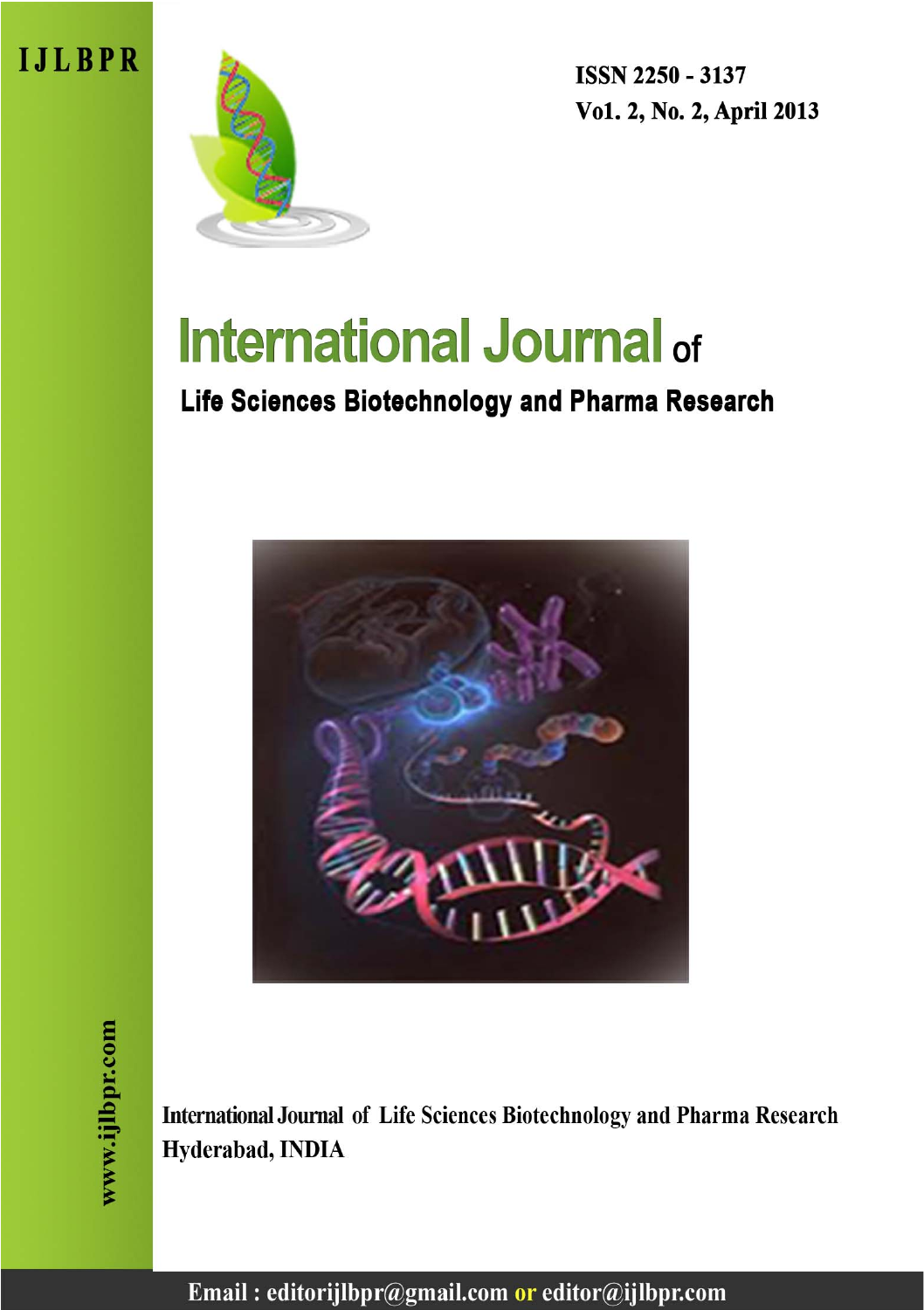*Review Article*



*ISSN 2250-3137 www.ijlbpr.com Vol. 2, No. 2, April 2013 © 2013 IJLBPR. All Rights Reserved*

# **AN OVERVIEW OF TOXINS IN** *ASPERGILLUS* **ASSOCIATED WITH PATHOGENESIS**

**Jata Shankar1\***

*\*Corresponding Author: Jata Shankar,jata\_s@yahoo.com*

The biological machinery of microbes is remarkably complex. The complexity arises due to synthesis of biological products that are important for structure and growth. Some of the products synthesized by the organism such as secondary metabolites are toxin in nature. Present chapter recounts on toxin produced by *Aspergillus fumigatus* and *Aspergillus flavus* and their role in pathogenesis or in host-pathogen interactions. Gliotoxin and Aflatoxin are the major known toxins secreted by *A. fumigatus* and *A. flavus*, contributing to the pathogenesis. Gliotoxin allows *A. fumigatus* to invade the epithelial cells of the lungs surface as well as suppresses the immune response of the host. Whereas, Aflatoxins produced by *A. flavus,* are generally repressed at host temperature but due to intake contaminated food crop, enter to the host system where it suppresses the immune system to cause pathogenesis. Though, both *A. fumigatus* and *A. flavus* are the primary causative agent of invasive of aspergillosis, however, role of these toxins and their involvement in pathogenesis is different. Realizing the availability of genome information for both host as well as pathogen, studies using DNA microarray, proteomics or RNA-seq will shed more light on the role of toxins in *Aspergillus* mediated pathogenesis.

*Keywords:* Gliotoxin, Aflatoxin, *Aspergillus fumigatus*, *Aspergillus flavus*, Secondary metabolite

# **INTRODUCTION**

The genus *Aspergillus* includes over 200 species. So far around 20 species have been reported as causative agents of opportunistic infections in man (Dagenais and Keller 2009). The diverse *Aspergilli* group not only infect human and animal, they are one of the major source of mycotoxin contaminant in various crop products (Shankar *et al.,* 2005, Bheteriya *et al.,* 2009). *A. fumigatus, A. flavus, A. parasiticus* and *A. niger* are known

to cause allergic reactions and are called allergic bronchopulmonary aspergillosis (ABPA) (Shankar *et al.,* 2004). ABPA was proposed by Hinson et al (Hinson *et al.,* 1952) and has been associated with hypersensitivity. The most frequent species of *Aspergillus* causing invasive disease include *A. fumigatus*, *A. flavus, A. niger*, *A. terreus*, and rarely *A. nidulans*. The most common allergens include from *A. fumigatus* and *A. clavatus*. Other than *A. fumigatus*, the mold

<sup>1</sup> Department of Biotechnology, Guru Ghasidas Vishwavidyalaya (Central University), Bilaspur 495009 (CG) India.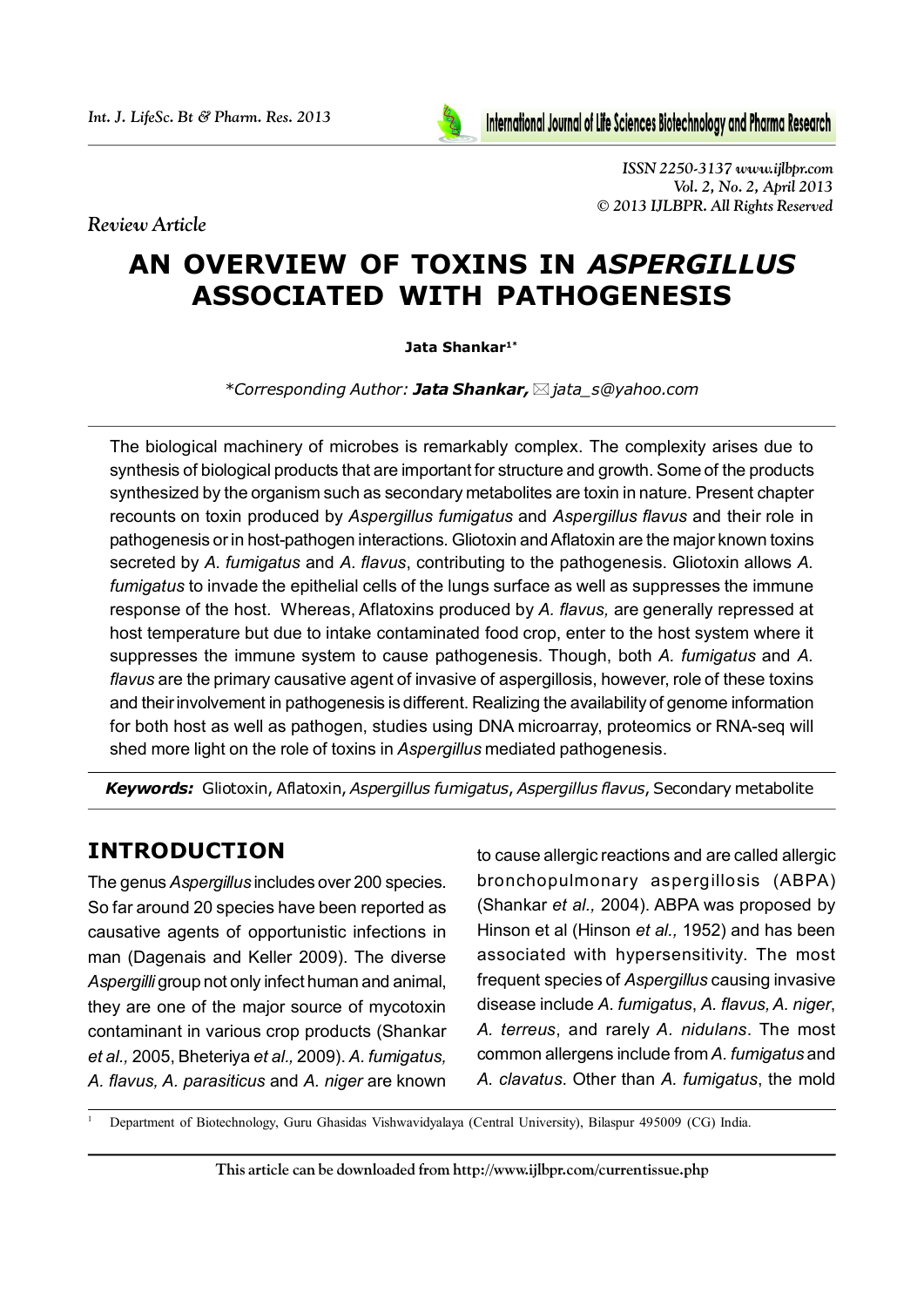*A. flavus* also causes a broad spectrum of disease in human beings, ranging from hypersensitivity reactions to invasive infection and has been consi-dered second leading cause of aspergillosis (Denning 1998, Morgan *et al.,* 2005). *A. flavus* is unique in being both plant and human pathogen. *A. flavus* and *A. parasiticus* are the major producers of mycotoxins (aflatoxins) that contaminant foodstuffs such as groundnut, maize, etc., a leading to economic losses to the country (Shankar *et al.,* 2005). Among these, *A. fumigatus* is the most prevalent fungus causing deadly invasive infections (invasive aspergillosis) (Latge 1999). *A. fumigatus* is a ubiquitous fungus. It can grow at a temperature range of 20 to 50°C with optimum temperature of 37°C, which is unique to *A. fumigatus* among the *Aspergillus* species. It is a filamentous fungus with septate and hyaline hyphae. *A. fumigatus* thallus bears vertical conidiophores originating from the basal foot cell located on the supporting hyphae. Each conidiophore terminates in spore (conidia) bearing vesicle at the apex. Owing to their small size, conidia can remain suspended in the environment for a long period of time, and can reach the human pulmonary alveoli (Abarca, 2000). It is calculated that a person can inhale several hundred conidia of *A. fumigatus* per day (Latge, 1999). Although the spores of *A. fumigatus* are found in a small proportion of all the airborne spores within a hospital (approximately 0.3%), approximately 30% to 90% of the systemic infections are due to *Aspergillus* (Brakhage and Langfelder, 2002). *A. fumigatus* has gained importance because it easily causes infection in immuno-compromised patients. Human body temperature appears to provide the ideal condition for the development of invasive disease due to *A. fumigatus*, reducing the impact by other *Aspergillus* species such as

*A. flavus*, and *A. niger* (Araujo and Rodrigues, 2004). Studies in non-immunocompromised murinemodels have reported *A. flavus* to be more virulent than almostall other *Aspergillus* species, with only *A. tamarii* reported to be higher virulent in mice model (Ford and Friedman, 1967). More recently, studies in both normal and immunocompromised mice have demonstrated that LD<sub>90</sub> inocula for *A. flavus* are 100-fold lower than those required for *A. fumigatus* (Kamai *et al.,* 2002, Mosquera *et al.,* 2001).

## *Aspergilli* **Mediated Diseases**

The high mortality, which is seen in the infections with *A. fumigatus or A. flavus*, appears due to the weakened immune response and virulence of the micro-organism. Inadequate diagnostic protocols may also be contributing to the current scenario (Clemons *et al.,* 2002). In immuno-competent individuals the inhalation of these conidia rarely has serious adverse effects, since they are efficiently eliminated by innate and acquired immune mechanisms (Wright *et al.,* 2004). However, *A. fumigatus* and *A. flavus* cause a number of allergic disorders in immunocompetent hosts like ABPA, allergic rhinitis, allergic sinusitis and hypersensitivity pneumonitis. In an immuno-compromised host, such as transplant cases, patients with various types of leukemia or people infected by HIV, the elimination of *Aspergillus* conidia is not effective and leads to invasive aspergillosis. Delay in diagnosis of *Aspergillus mediated* infection, allows *A. fumigatus or A. flavus* to grow, leading to tissue destruction and a fatal outcome. In addition to invasive asper-gillosis, *A. fumigatus can* cause aspergilloma ("colonization" of existing pulmonary cavities), Chronic Necrotizing Pulmonary Aspergillosis (CNPA) (patients with mildly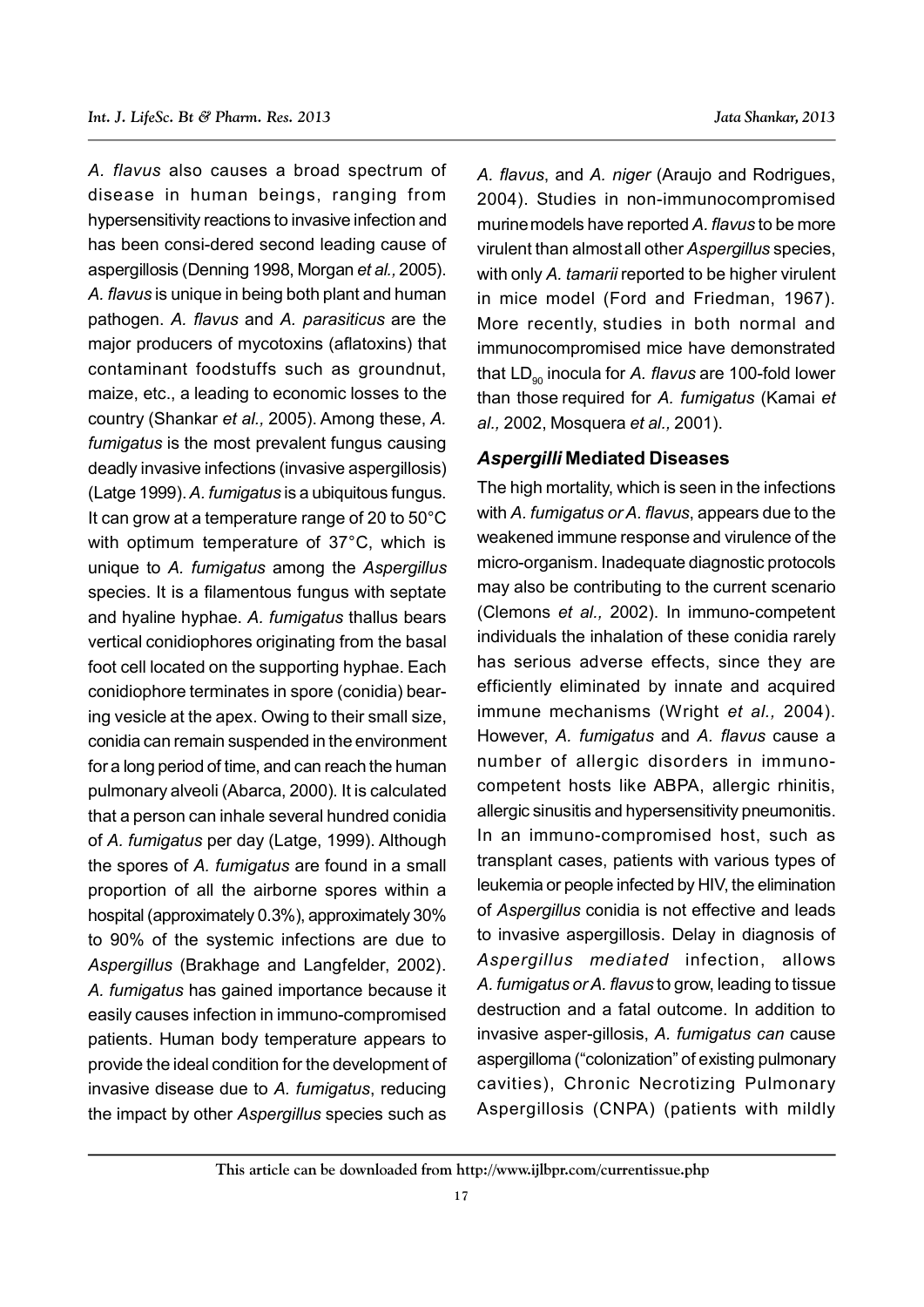immuno-compro-mised or have chronic lung infection). The mor-tality rate is high despite of the antifungal treat-ment in the invasive cases suggest need of effec-tive therapeutic strategies and specific anti-*Aspergillus* drugs.

**Toxins in** *Aspergilli*: There are many toxin molecules as secondary metabolites are synthesized by genus *Aspergillus*. *A*. *fumigatus* produces several secondary metabolites, of which, toxins are well studied because it has been hypothesized that production of toxin may contribute to the pathogenesis. Epipolythiodi oxopiperazine toxin, gliotoxin is abundantly produced by *A. fumigatus* and is the only toxin isolated *in vivo* from invasive aspergillosis (Lewis *et al.,* 2005; Reeves *et al.,* 2004). The production of gliotoxin by *A. fumigatus in vivo* condition contributes to its pathogenicity by invading the barrier in lung epithelial cells, particularly during germination of conidia or during hyphal growth. Production of gliotoxin from clinical isolates of various *Aspergillus* species indicated that most of the *A. fumigatus* isolates produced gliotoxin (95%) in comparison with other *Aspergillus* species (Kupfahl *et al.,* 2008). *In vitro* studies gliotoxin showed immunosuppressive activities including an inhibition of macrophage phagocytosis, mast cell activation, cytotoxic T-cell responses, and mitogen-activated T-cell proliferation (Dagenais and Keller 2009). Gliotoxin blocks antigen presentation by monocytes and dendritic cells to effector T cells, thus limiting the subsequent expansion of an antigen-specific adaptive response. The production of gliotoxin was at highest concentrations in *A. fumigatus*, indicating a link between gliotoxin production and their role in immunosuppression of the host, thus contributing to pathogenesis by diminishing the effect of cellular effector functions.

Gardiner and Howlett (2005) deduced the putative cluster of 12 genes involved in gliotoxin biosynthesis in *A. fumigatus*. Similar gene cluster has also been found in the genomes of other pathogenic *Aspergilli*, such as *A. terreus* and *A. flavus* (Patron *et al.,* 2007). The cluster is composed of genes encoding a putative zinc finger transcription factor (*gliZ*), an aminocyclopropane carboxylic acid synthase (*gliL*), a dipeptidase (*gliJ*), a peptide synthase (*gliP*), two cytochrome p450 monooxygenases (*gliC* and *gliF*), an O-methyltransferase (*gliM*), a glutathione S-transferase (*gliG*), a hypothetical protein (*gliK*), a transporter (*gliA*), a methyltransferase (*gliN*) and a thioredoxin reductase (*gliT*). This 12-gene cluster is responsible for gliotoxin synthesis was obtained by the functional studies of *gliZ* and or *gliP* in three strains of *A. fumigatus* Af293, B-5233 and CEA10. The *gliZ* gene controls gene expre-ssion of the remaining 11 genes in the cluster (Bok *et al.,* 2006) while *gliP* encodes a multi-modular nonribosomal peptide synthase that catalyzes the condensation of serine and phenyl-alanine, the first step of the pathway making diketopiperazine scaffold of the toxin (Balibar and Walsh, 2006). The evidence that the gene cluster is indeed responsible for gliotoxin synthesis include: (i) Deletion of either *gliP* or *gliZ* in the strain Af293 and *gliP* deletion in the strains CEA10 and B-5233 abolished synthesis of the toxin. Reconstitution of the deletants with their respec-tive wild type genes restored the production of gliotoxin to wild type level (Cramer *et al.,* 2006, Kupfahl *et al.,* 2006, Sugui *et al.,* 2007) (ii) Deletion of *gliZ* in the strain Af293 resulted in the loss of gene expression in the remaining 11 genes of the cluster (Bok *et al.,* 2006) and (iii) Over expression of *gliZ* in the strain Af293 enhanced the production of gliotoxin above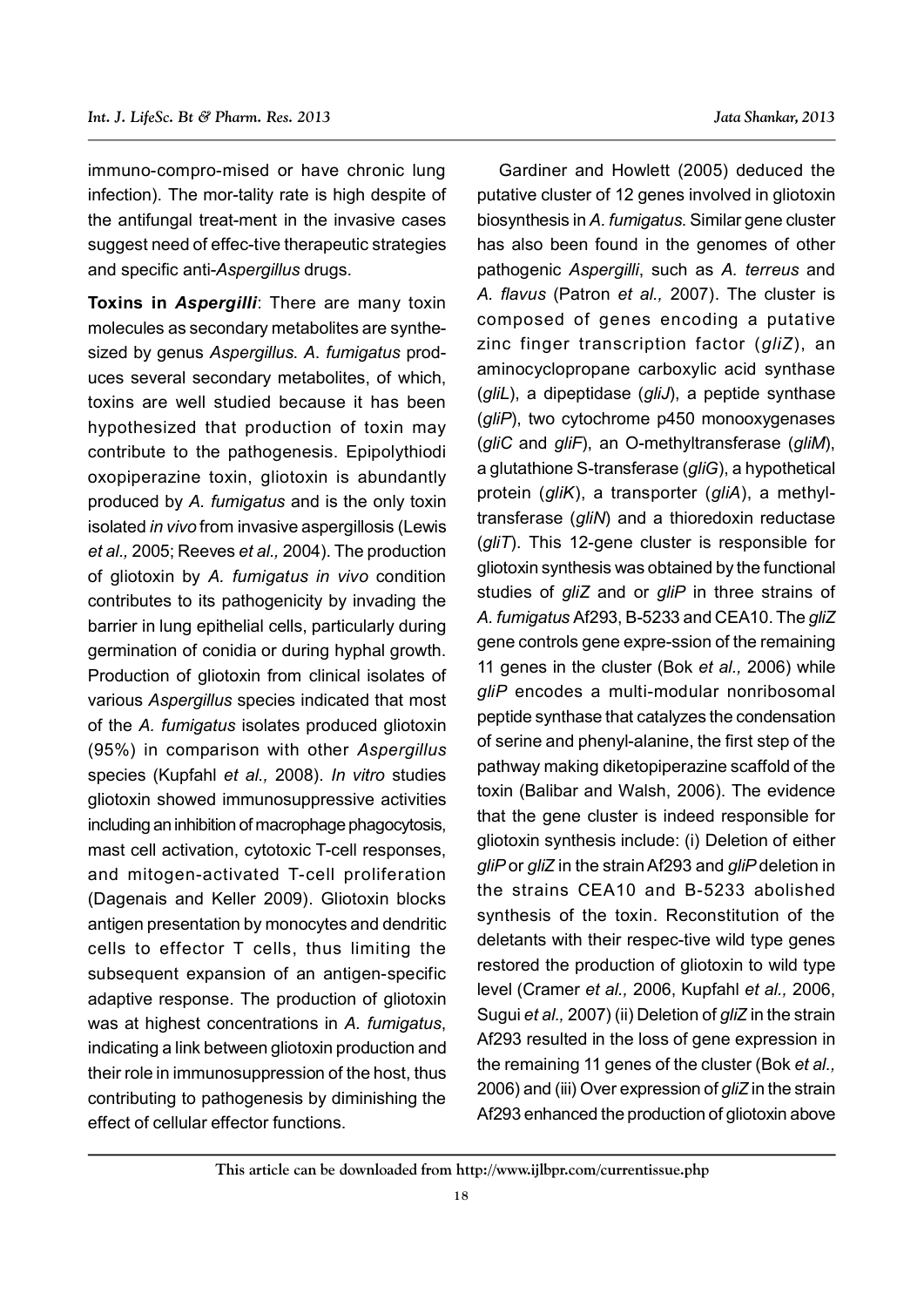the wild type level (Bok *et al.,* 2006). These results showed that this 12-gene cluster is responsible for the biosynthesis of gliotoxin in *A. fumigatus*.

In *Aspergillus flavus*, the major toxin is Aflatoxins, Yu *et al. (*2004b) has identified 7218 unique ESTs of *A. flavus* and analysis of these ESTs revealed genes involved in aflatoxin production. Aflatoxins, produced primarily by *A. flavus* and *A. parasiticus*, are among the most toxic and carcinogenic naturally occurring compounds. The genes directly involved in aflatoxin formation comprise an aflatoxin pathway gene cluster (25 genes) in *A. parasiticus* and *A. flavus*. With only four exceptions [*aflU* (*cypA-*Cyto-chrome P450 monooxygenase), *aflA* (*fas-2*-Fatty acid synthase alpha subunit), *aflN* (*verA-*Monooxygenase) and *aflI* (*avfA--Averufin oxidase*)], all of the aflatoxin pathway genes that were located within the aflatoxin pathway gene cluster in *A. parasiticus* were present in the *A. flavus* EST database. Some of these genes are related to stress responses such as mitogenactivated protein kinase (MAPK), MAPK kinase (MAPKK) and MAPKK kinase (MAPKKK). These genes could potentially play important roles in signal transduction pathway in response to developmental or environmental elicitors that turn on aflatoxin production. The homologies of aflatoxin pathway genes between *A. flavus* and *A. parasiticus* are extremely high ranging from 90% to 99% with an average of 95% at both nucleotide and amino acid levels. The fatty acid synthases (*fas-1*, *fas-2*) and polyketide synthase (*pksA*), respectively, are involved in the conversion steps between initial acetate units to the synthesis of polyketide. The nor-1 gene encodes a reductase for the conversion of norsolorinic acid (NOR) to averantin (AVN). The *avnA* gene encodes a cytochrome P450

monooxygenase involved in the conversion of AVN to averufin (AVF). The *avfA* gene encodes an oxidase involved in the conver-sion of AVF to Versiconal Hemiacetal Acetate (VHA). The ver-1 and ver-2 genes encode dehy-drogenase for the conversion of VER A to demethylsterigmatocystin (DMST). The *omtA* gene encodes an O-methyltransferase for the conversion of sterigmatocystin (ST) to O-methylsterigmatocystin (OMST) and dihydro-sterigmatocystin (DHST) to dihydrodemethyl-sterigmatocystin (DHOMST). The ordA gene enc-odes an oxidoreductase involved in the conver-sion from O-methylsterigmatocystin (OMST) to AFB, and AFG<sub>1</sub> and DHOMST to AFB<sub>2</sub> and AFG<sub>2</sub> (Yu *et al.,* 2004a, Yu *et al.,* 2004c).

# **Invasive** *aspergillosis* **and Immuno-Pathogenesis**

Invasive *aspergillosis* is mainly due to immunosuppressive treatments that increases the susceptibility to infections, e.g., chronic granulomatous (25-40%), neutropenic patients with leukemia (5-25%), and increasing number of immunocompromised patients such as AIDS, severe combined immunodeficiency (4%) (Holding *et al.,* 2000). Approximately 500,000 transplants are performed annually in the world and organ transplant patients suffering with invasive aspergillosis are as follows; lung transplant recipients (17-26%), allogeneic bone marrow transplant patients (4-30%), heart transplant recipients (2-13%), pancreas transplant recipients (1-4%) and renal transplant patients (39-87%) (Marr *et al.,* 2002; Wald *et al.,* 1997). Conidia can be regarded as the infectious agents for invasive aspergillosis. The initial event is the uptake of conidia by the respiratory system. Survival of conidia and onset of germination is the prerequisite for establishing the disease.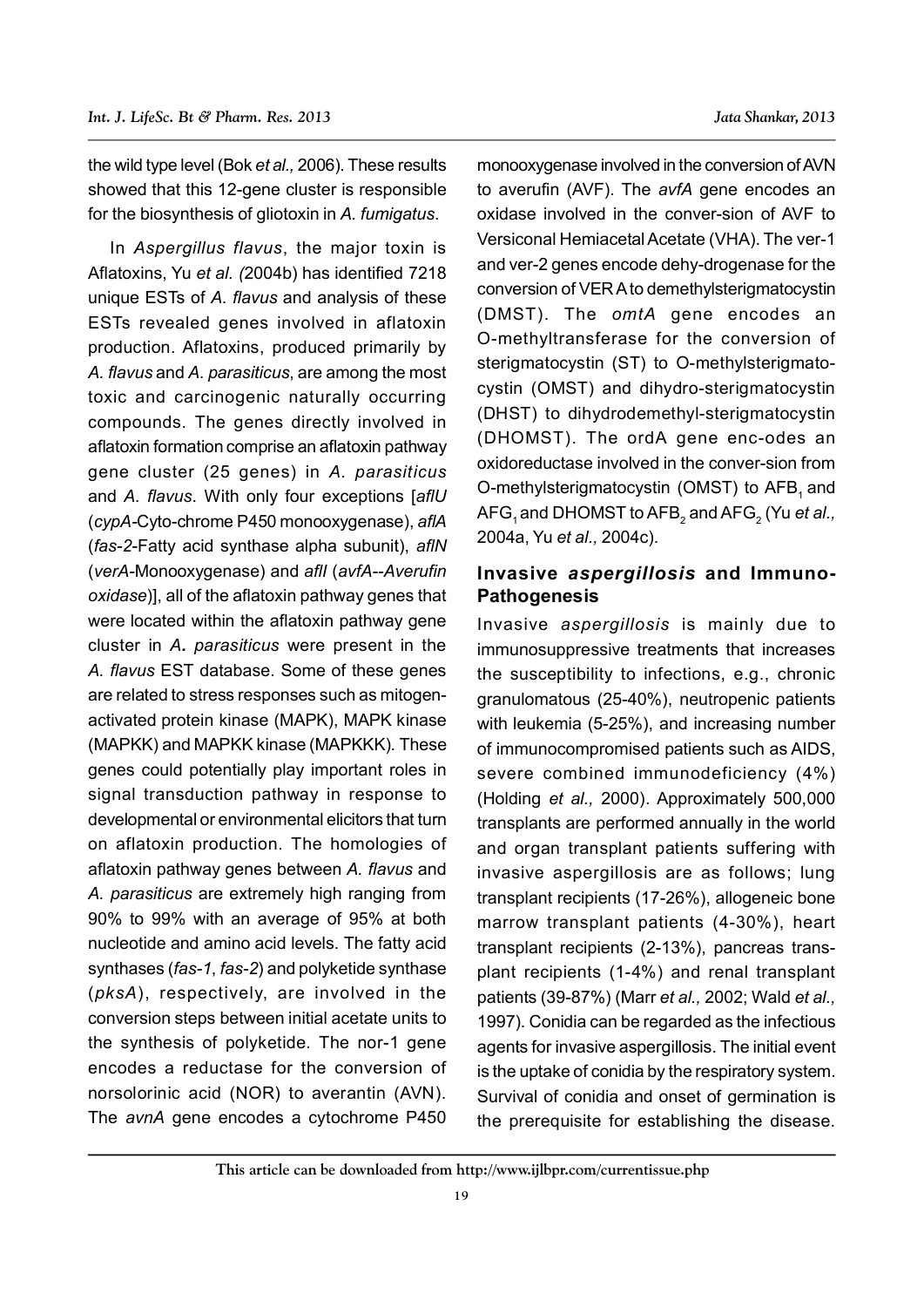Immuno-pathogenesis of aspergillosis involves a multi-step process that includes adhesion of the spore, phagocytosis, colonization, host cell damage, and invasion (Latge and Calderone, 2002). After the entry of *A. fumigatus* conidia in the host through inhalation, the macrophages and neutrophils serve as the important line of defense of innate immune system (Madan *et al.,* 1997a). Macrophage-like cells serve different functions in different tissues and are named according to their tissue location, viz., alveolar macrophage in lungs, histocytes in tissues, kupffer cells in the kidney, mesangial cells in brain and osteoclasts in bone, etc. It has been well documented that macrophages play a key role in host defense against many pathogenic microorganisms. The main functions of macrophage are phagocytosis and antigen presentation. A key element of antimicrobial activity in macrophages is the formation of functional phagolysosomes, which contain a large variety of degrading enzymes in an acidic environment. Macrophages are attracted towards a variety of substances generated in immune response, by a process called as chemotaxis (Richard, 1996). Phagocytosis of particulate antigens by macrophages serves as an initial activating stimulus. However, macrophage activity can be further enhanced by cytokine secretion by TH cells. One of the most potent activator of macrophage is  $IFN-\gamma$  secreted by TH cells. Phagocytosis of the pathogens leads to the formation of phagosome, an intracellular compartment containing the microbe. Within macrophage, phagosomal maturation is a fundamental biolo-gical process for the control of intracellular patho-gens (Meresse *et al.,* 1999, Anand *et al.,* 2013). The maturation of phagosomes into lysosomes is normally complex process involving membra-ne budding and fusion events

with different com-partments of the endocytic pathway and recruit-ment of various factors like small GTPases of the Rab family, hydrolytic enzymes, and proton pumps (Alvarez-Dominguez and Stahl 1999, Beron *et al.,* 1995, Fratti *et al.,* 2001). Whether the maturation of a phagosome containing a fungal pathogen that leads to fungal killing is different from that of phagosome containing a fungal pathogen that does not lead to fungal killing or how *A. fumigatus* conidia escapes from the macrophageal attack are the questions still unad-dressed. Experimental evidence suggests that activated macrophage can destroy phagocytosed microorganism by producing a number of antimicrobial and cytotoxic substances by following mechanisms. (a) Oxygen dependent killing: Acti-vated macrophage produces a number of Reac-tive Oxygen Intermediates (ROIs) and reactive nitrogen intermediates like – superoxide, nitric oxi-de, etc., that have antimicrobial activity (Babior 1978, Shankar *et al.,* 2008). (b) Oxygen indepen-dent killing: It is by secretion of lysozyme and defense in, a group of antimicrobial cytotoxic peptides (Richard, 1996). A large number of *in vitro* studies suggest the involvement of different host products such as oxygen radicals, hydrolases, cationic proteins and defensin in the defe-nse against pathogen (Cox, 1989). Macrophages from different sources show a limited activity against conidia *in vitro* (Jahn *et al.,* 1998, Kerr *et al.,* 1983). However, a protective effect of macrophage against invasive pulmonary asper-gillosis was reported for a murine animal model (de Repentigny *et al.,* 1993). The mechanism underlying the anticonidial activity of macro-phages and the relative resistance of conidia against the respective effectors are not known. Oxygen-dependent effects only seem to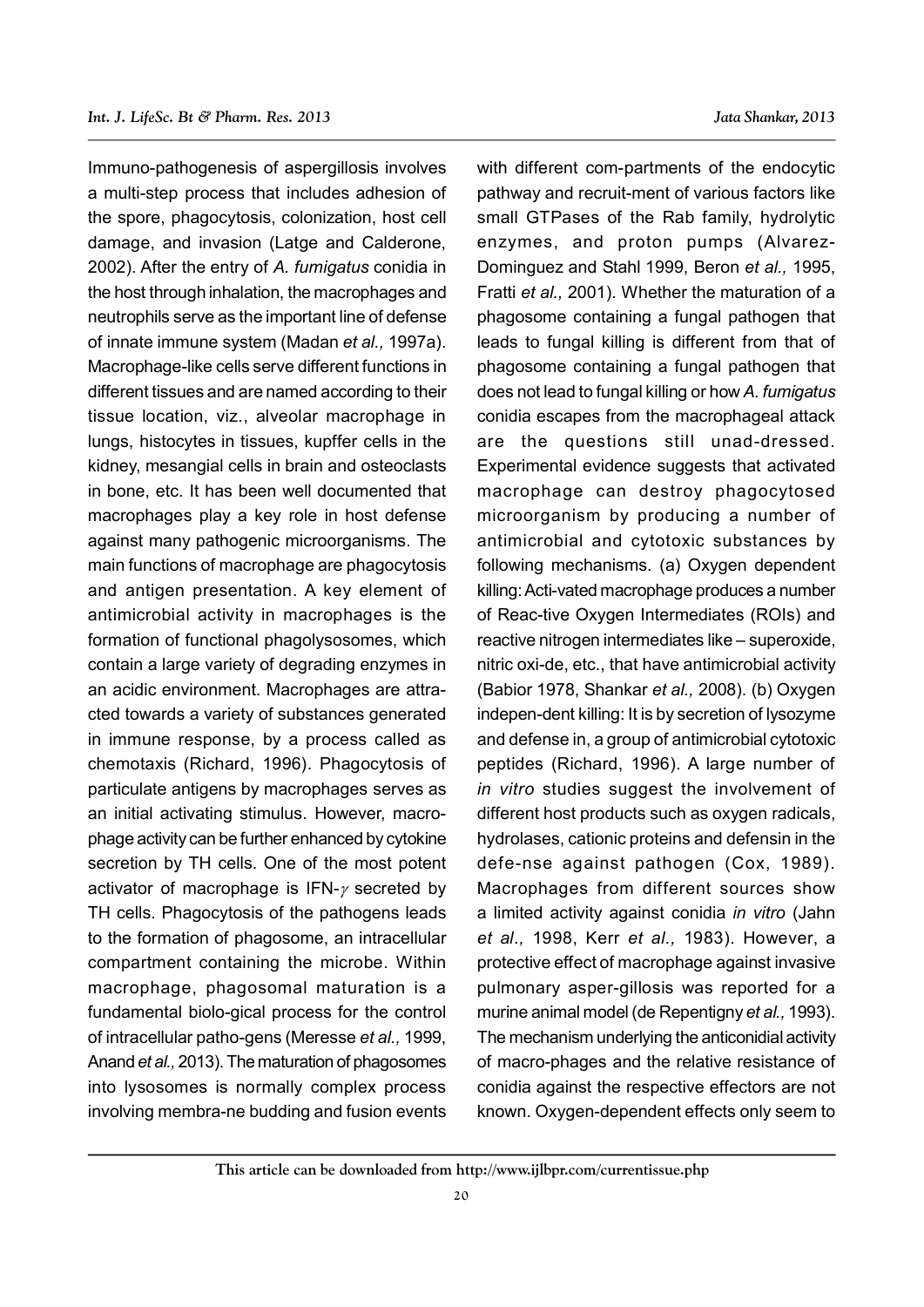play a minor role (Piani *et al.,* 1992, Schneemann and Schaffner 1999). Pre-exposure of neutrophils monolayer to IL-8 for 20 min increased phagocytosis of *A. fumigatus* conidia from 15-35% (Richardson and Patel, 1995). The oxidative response and hyphal damage caused by normal and cortisone treated neutrophil was enhanced by granulocyte colony stimulating factor (G-CSF) and gamma interferon (IFN- $\gamma$ ) (Roilides *et al.*, 1993). Neutrophils and macrophages of HIV patients were less efficient in killing *Aspergillus* and their killing capacity was enhanced in presence of G-CSF and IFN- $\gamma$ (Roilides *et al.*, 1993). It has been reported that proteins such as allergens, glucans etc secreted by the fungus activate dendritic cells and granulocytes and this activation is mediated by TLR-2 (Toll like receptors) and TLR-4 (Braedel *et al.,* 2004). In a report by Netea *et al.,* it appears that the conidia activate TLR-2 and TLR-4 receptors, while the hyphae only activate TLR-2. It has been indicated that TLR-2 appears to induce immunosuppression by inducing the release of IL-10 (Netea *et al.,* 2004). Bellocchio *et al.,* has indicated that the activation of TLR-2 promotes fungicidal activity and the release of proinflammatory cytokines, while the activation by TLR-4 favors the participation of the azurophil granules and IL-10 (Bellocchio *et al.,* 2004). Recently, pentraxins (PTXs) produced and released by mononuclear phagocytes, endothelial cells, and dendritic cells (DCs), which, bind to selected microbial agents (e.g., conidia of *A. fumigatus* and*Pseudomonas aeruginosa*) and activate several effector pathways to oppose pathogen infectivity (Breviario *et al.,* 1992, Garlanda *et al.,* 2002). PTXs were assessed for therapeutic efficacy, alone or combined with antifungals such as amphotericin B or

AmBisome, in a murine model of bone marrowtransplantedmice. The results showed that PTX3 induced complete resistance to infection and re-infection, activated protective type 1 responses with minimum pathology, and greatly increased the therapeuticefficacy of either drug when given in combination (Gaziano *et al.,* 2004). For the establishment of invasive aspergillosis, *A. fumigatus* conidia should have capacity to survive in the hostile environment of phagolysosome. Engulfment by the macrophage thrusts the microorganism into synthesis of key nutrients necessary for metabolism and division. Surviving the anti-microbial assault in the phagolysosome depends on the microbe's ability to synthesize proteins and other cellular component necessary to counteract these stresses. Thus, a pathogen must find the requisite nutrients to provide the building blocks for these complex macromolecules and the energy with which to synthesize them. The cytotoxic metabolites of *A. fumigatus* (e.g. gliotoxin and fumigillin) are thought to facilitate fungal growth by inhibiting macrophage function and causing immuno-suppression. Also, knowledge of the phagocytic response of the immunocompetent host is prerequisite to the identification of the key host factors that are reduced by the alteration of Reactive Oxidant Intermediate (ROI) production by immunosuppression therapy such as corticosteriods (Philippe *et al.,* 2003). It has been reported, in case of immuno-compromised patients, conidia escape from the alveolar macrophage, germinate and the mycelium invades the lung parenchyma and establishes the invasive aspergillosis (Ibrahim-Granet *et al.,* 2003, Latge and Calderone 2002, Nawada *et al.,* 1996). A clear understanding on the mechanism of interaction of *A. fumigatus* conidia with macrophage, their survival and development of hyphae leading to invasion is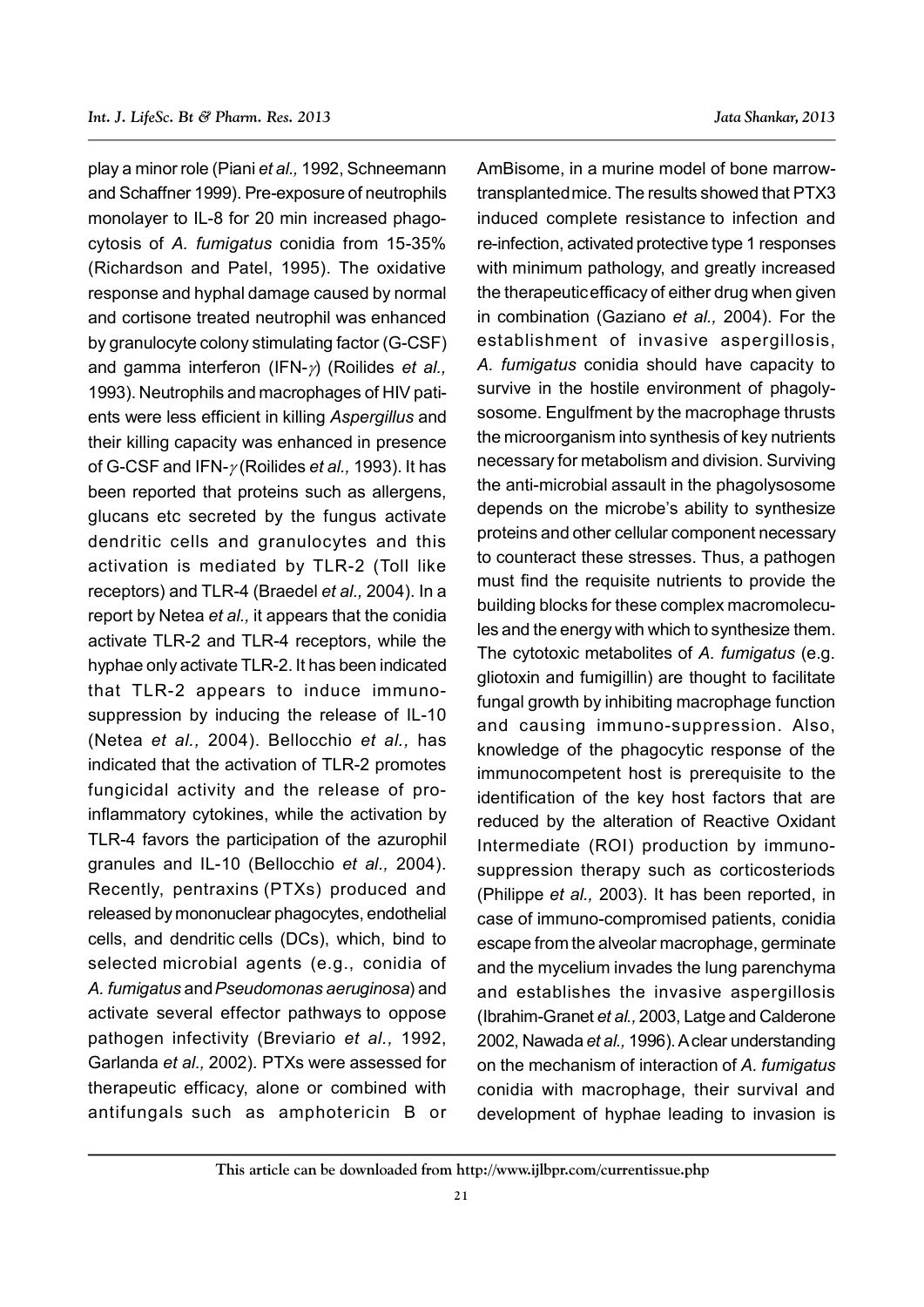must to identify the *A. fumigatus* genes participating in host-pathogen interactions leading to the successful establishment of the pathogen in the hostile host environment.

## **Virulent Factors of** *Aspergilli*

The abilities of pathogen to adapt to the environment within the host may depend on virulent factors of the microbes. *A. fumigatus* produces pathogenic factors such as ribotoxins, proteases, glyco-proteins and toxic molecules, which facilitate the adherence and hydrolysis of the components of the cells of the host and may contribute to virulence (Fox *et al.,* 2004, Lopes Bezerra and Filler, 2004, Madan *et al.,* 1997a). Alkaline proteases, a metallo-protease and an aspartic protease are among the important extracellular proteins contributing to tissue damage (Kolattukudy *et al.,* 1993, Monod *et al.,* 1993, Richardson and Patel, 1995). In hostile tissue environment, with protein barriers, these enzymes make tissue invasion easier for *A. fumigatus* and are considered as virulence factors (Latge, 2001). One of the major allergens/ antigens, Asp f 1, and putative virulent factor of *A. fumigatus* was observed to have ribonuclease and cytotoxic activities (Madan *et al.,* 1997b). It is established as a potent inhibitor of protein synthesis showed skin test reactivity in allergic bronchopulmonary aspergillosis patients and *A. fumigatus* sensitized allergic asthmatics (Moser *et al.,* 1992). In case of, Asp f 1 has been detected in larger amounts in urine of the patients (Reddy *et al.,* 1993, Rogers *et al.,* 1990). Gene of Asp f 1, few proteases and few other genes have been assessed for their association with virulence of *A. fumigatus*. Single gene mutant has been constructed for the serine protease (Ikegami *et al.,* 1998), aspartic protease (Reichard *et al.,* 1997), metalloprotease (Jaton-Ogay *et al.,*

1994)and catalase (Calera *et al.,* 1997) and double gene knockout study was carried out with the following pairs of genes; hydrophobins (Rod-ap/RodBp) (Paris *et al.,* 2003), Chitin synthase (chsG/chsE) (Mellado *et al.,* 2003), chitin syntha-se (chsC/chsG) (Mellado *et al.,* 1996), ribotoxin restrictocin/alkaline protease (Smith *et al.,* 1994), metalloprotease/alkaline protease (Jaton-Ogay *et al.,* 1994) to unravel the genes involved in the pathogenesis of *A. fumigatus.* However, none of the gene disruption studies showed significant increase in the survival rate of the host. Latge has indicated that the virulence of *A. fumigatus* must probably be polygenic and a virulent factor, unique to the fungus, may not exist (Latge, 2001). An important factor can be the immune status of the host for *A. fumigatus* to cause invasive asper-gillosis. It has also been shown that some clinical isolates are more virulent than the environmental strains, suggesting that the pathogenicity not only depends on the immune state but also on the fungal isolate (Aufauvre-Brown *et al.,* 1998). For example, differences have been shown between isolates of *A. fumigatus* in elastase activity, which is related to the invading capacity of the fungus (Blanco *et al.,* 2002) and inhibition capacity of the phagocytic response (Bertout *et al.,* 2002). Studies suggested that the term virulence factor should be applied to the molecules or genes, which on being eliminated, block growth of the pathogen in the host. For example, paraaminobenzoic acid synthetase catalyses the last step in the biosynthesis of folate, an essential co-factor of DNA synthesis enzyme. Brown *et al.* demon-strated that mutant pabaA– strains were avirulent using a mouse model. Due to unavailability of exogenous folate, these mutants are not capable of growing *in vivo* and *in vitro* (Brown *et al.,* 2000). Another similar reduction is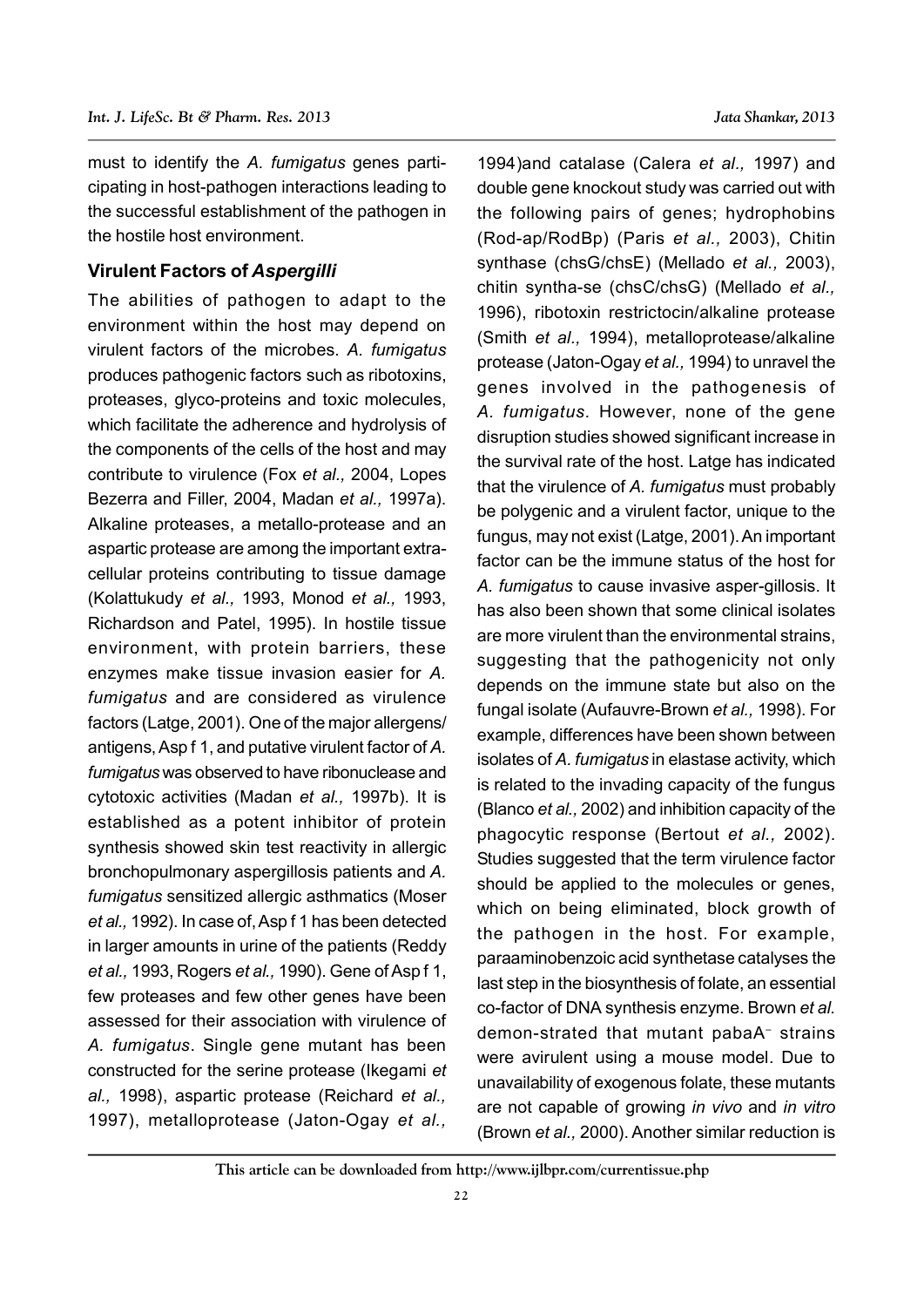shown with the *pyrG* (orotidine 5'-phosphate carboxylase) gene, the terminal enzyme in uridine 5'-phosphate biosynthesis, whose mutant produces auxotro-phic mutants incapable of germinating *in vivo* and *in vitro* in the absence of uridine or uracil (Weidner *et al.,* 1998). Thus, paraaminobenzoic acid synthetase and orotidine 5'-phosphate carboxylase could be essential genes for the survival of the *A. fumigatus*. Investigations have been carried out to identify the gene expression and its regulation in *A. fumigatus* at 37 oC (Shankar *et al.,* 2004, Upadhyay *et al.,* 2009, Kumar *et al.,* 1993). Among these genes the virulent factors secreted by the fungus during host-pathogen interactions and infection could be identified. Kumar *et al.,* found a protein Hsp1 from cDNA clones of *A. fumigatus*, which reacted with the IgE and IgG of patients of allergic bronchopulmonary aspergillosis (ABPA), and coincided with the allergen Asp f 12 (Kumar and Kurup 1993, Kumar *et al.,* 1993). The partial sequence revealed that it is a member of the Hsp90 family. This stressinduced protein includes chaperones and is capable of forming complexes with many proteins trans-porting them across the cytoplasm. These proteins are associated with immunophilins, dyeneins and importins, as well as several receptors (Pratt *et al.,* 2004). Chang, *et al.,* on the other hand, have identified a thermo-tolerant gene of *A. fumigatus*, thta, which encodes a putative protein of 141 KDa of unknown function (Chang *et al.,* 2004). This gene seems to be essential for the growth of *A. fumigatus*. For the growth at 37 °C, Bhabhra *et al.,* indicated that the *cgrA* gene seems to be important, which is the ortholog of a nucleolar protein of yeasts and functions in the synthesis of ribosomes (Bhabhra *et al.,* 2004). These authors have detected loss

of virulence of the cgrA– mutants, since they observed lower colonization in the lung tissue of immuno-compromised mice. It seems that cgrA– and its product is required for the growth and virulence at 37 °C of wild strains of A. fumigatus (Boettner *et al.,* 2001).

**Genome Information of** *Aspergilli***:** Genome sequence analysis of the model organism *A. nidulans*, and a comparative study with *A. fumigatus*, a human pathogen, and *A. oryzae*, revealed over 5,000 non-coding regions actively conserved across all three species. These genome sequences demonstrated remarkable diversity. Proteins compared across the *Aspergilli* species show only about 65 to 70% amino acid identities, or about the same as that seen between humans and fish. The sizes of the genomes vary from 36Mb (*A. oryzae*) to 30 Mb (*A. nidulans*) to 29.4Mb (*A. fumigatus*) (Galagan *et al.,* 2005a, Galagan *et al.,* 2005b). Extensive rearrangement of all three genomes reflected the long evolu-tionary history of the fungi. *Neurospora*, a model species in its life cycle, genetic system and growth requirements, provides a basis for comp-arison with the highly diversified plant pathogens and other fungi. Fungi are known to have nume-rous secondary metabolic pathways with biotech-nological applications and pharmacological properties. Especially, species of *Aspergilli* are important due to its medical and industrial significance. *A. terreus* is a major source of lovas-tatin used in treatment of hypercholesterolemia and secondary metabolites such as patulin, citri-nin, isocitrinin, asteroquinone and commercially important enzyme xylanase. *A. niger* is used for the production of citric acid, enzymes, and the hetrologous expression of various protein (Bennett and Karr, 1999). A metabolic network of *A. niger* covering 284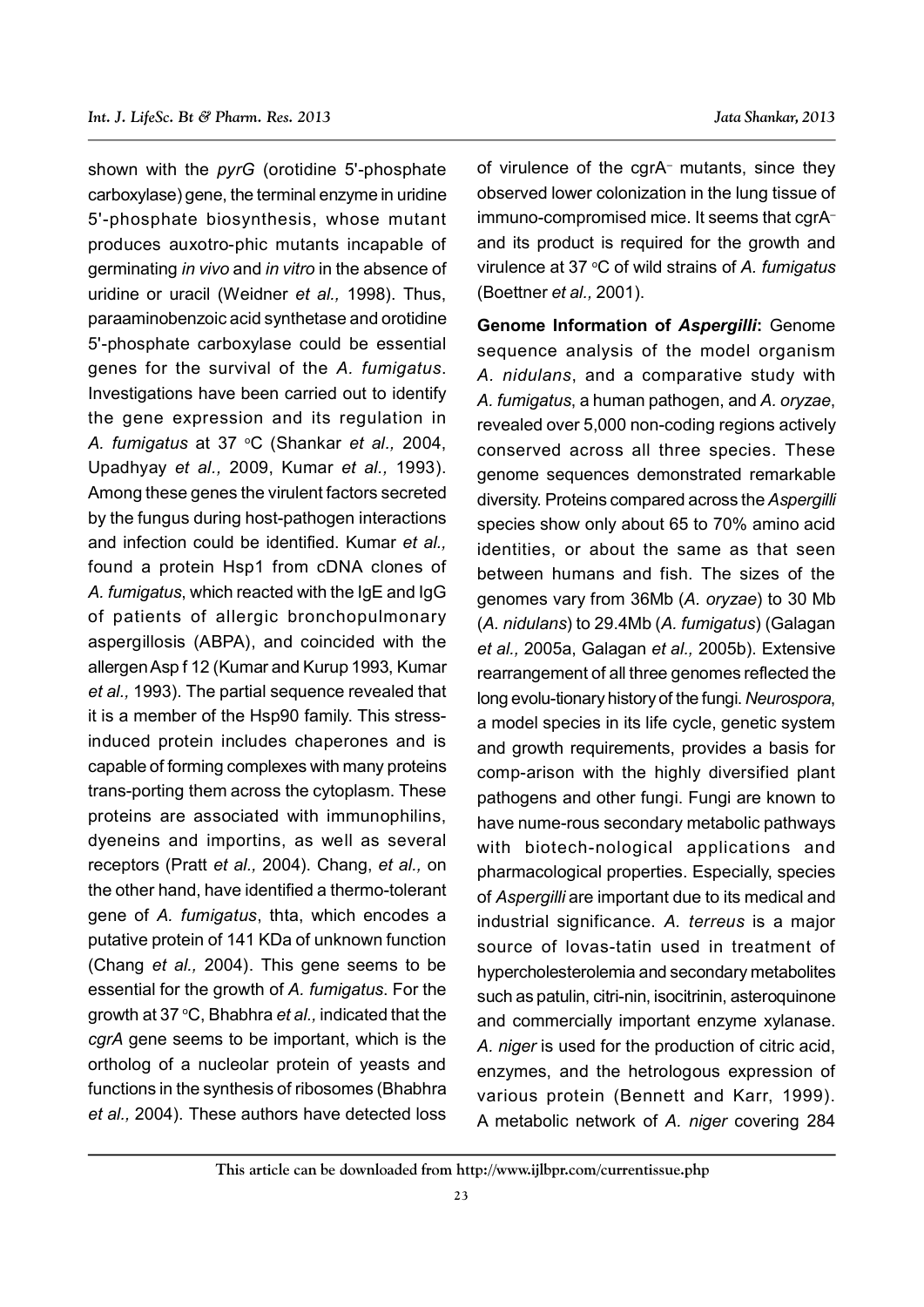metabolites and 335 reac-tions has been reconstructed with the available genomic and biochemical data (David *et al.,* 2003). For example, citric acid production with *A. niger* by considering metabolic flux analysis has been published (Alvarez-Vasquez *et al.,* 2000). In addition, fungal cellular physiology and genetics share key components with animal cells, including multicellularity, cytoskeletal structures, development and differentiation, sexual reproduction, cell cycle, intracellular signaling, circadian rhythm, DNA methylation and regulation of gene expre-ssion through modifications to chromatin struc-tures, and programmed cell death. Availability of genome sequences such as human, fungi and several other fungal genome sequencing projects in pipeline, it is anticipated to maximize the comp- arative genomics that could provide the homolog, ortholog genes of *A. fumigatus*. Comparison of sequences from one genome to another and correlating genomic differences with physiological and functional differences, such as pathogenicity may enable to narrow the search for genes and regions in the genome.

# **CONCLUSION**

Gliotoxin and Aflatoxin are the major known toxins secreted by *A. fumigatus* and *A. flavus*, respectively. The production of gliotoxin by *A. fumigatus in vivo* condition allows invasion in the host tissue, particularly during germination of conidia and subsequently involved in immunosuppression of the host contributing to pathogenesis. Recent reports indicated that biosynthesis of Aflatoxin production is inhibited at higher temperature (Yu *et al.,* 2011, Patel *et al.,* 2013), it raises the question that Aflatoxin synthesis occurs in *in vivo* conditions or not. Whether, Atoxigenic isolate of *A. flavus* has the same capacity to cause invasive aspergillosis as toxigenic isolates of *A. flavus* does, needs investigation to clear the role of Aflatoxin in pathogenesis. Genome sequence has added tremendous knowledge to unravel the complexity and commercially important secondary metabolites. The application of genomics is anticipated to add more information on the role of toxins in pathogenesis of *Aspergillus* mediated infection and may find their utility in therapeutics.

# **REFERENCES**

- 1. Abarca M L (2000), "Taxonomy and identification of the species involved in nosocomial aspergillosis", *Rev. Iberoam. Micol.*, Vol. 17, pp. S79-84.
- 2. Anand R, Shankar J, Singh A P, Tiwary B N (2013), "Cytokine milieu in renal cavities of immunocompetent mice in response to intravenous challenge of *Aspergillus flavus* leading to aspergillosis", *Cytokine*, Vol. 61, No. 1, pp. 63-70.
- 3. Alvarez-Dominguez C and Stahl P D (1999), "Increased expression of Rab5a correlates directly with accelerated maturation of Listeria monocytogenes phagosomes", *J. Biol. Chem*., Vol. 274, pp. 11459-11462.
- 4. Alvarez-Vasquez F, Gonzalez-Alcon C, Torres N V (2000), "Metabolism of citric acid production by *Aspergillus niger*: model definition, steady-state analysis and constrained optimization of citric acid production rate", *Biotechnol. Bioeng*., Vol. 70, pp. 82-108.
- 5. Araujo R and Rodrigues A G (2004), "Variability of germinative potential among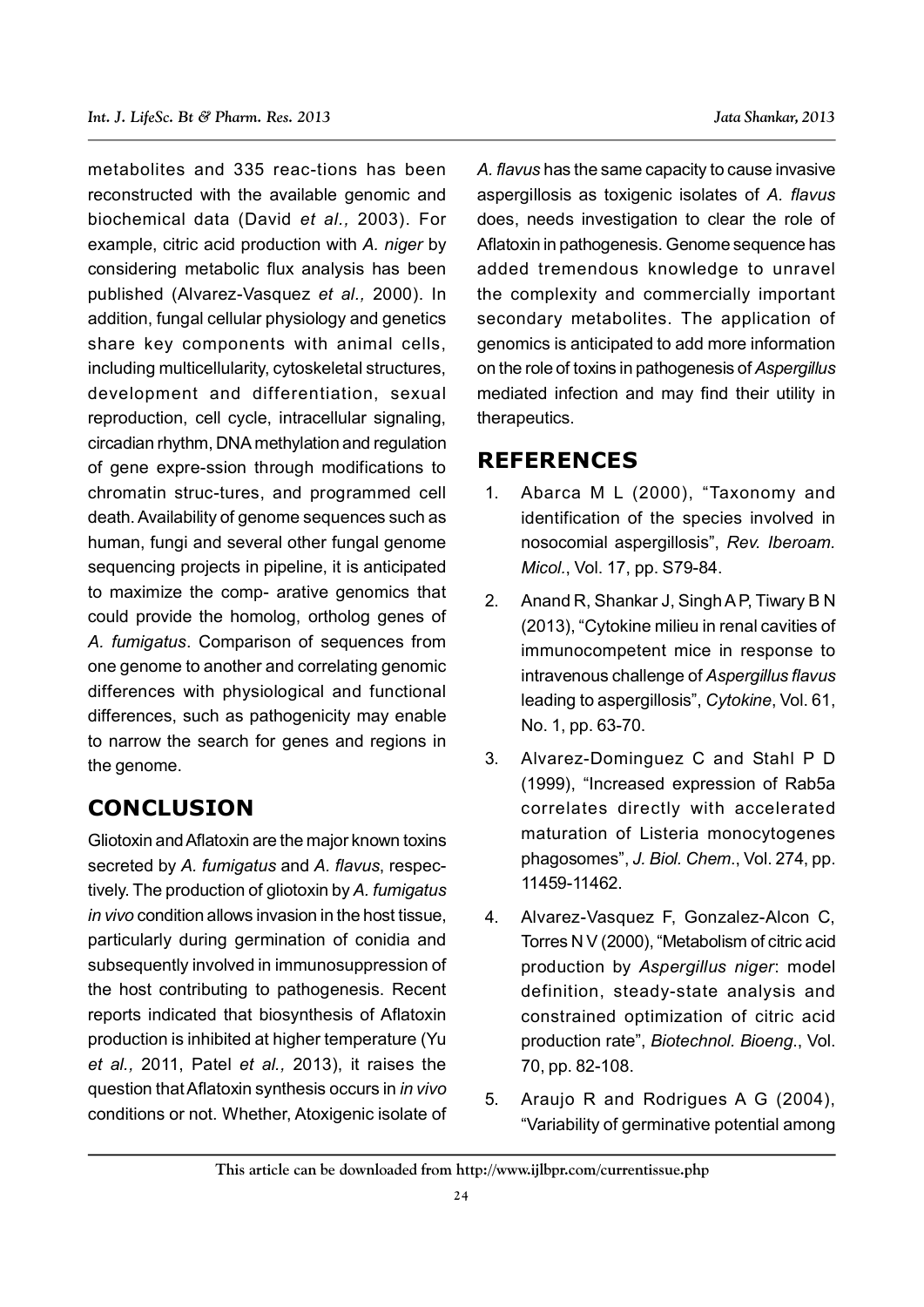pathogenic species of *Aspergillus*", *J. Clin. Microbiol.*, Vol. 42, pp. 4335-4337.

- 6. Aufauvre-Brown A, Brown J S and Holden D W (1998), "Comparison of virulence between clinical and environmental isolates of *Aspergillus fumigatus*", *Eur. J. Clin. Microbiol. Infect. Dis.*, Vol. 17, pp. 778-780.
- 7. Babior B M (1978), "Oxygen-dependent microbial killing by phagocytes (first of two parts)", *N. Engl. J. Med.*, Vol. 298, pp. 659- 668.
- 8. Balibar C J, Walsh C T (2006), "GliP, a multimodular nonribosomal peptide synthetase in *Aspergillus fumigatus*, makes the diketopiperazine scaffold of gliotoxin", *Biochemistry*, Vol. 45, pp. 15029-15038.
- 9. Bellocchio S, Montagnoli C, Bozza S, Gaziano R, Rossi G, Mambula S S, Vecchi A, Mantovani A, Levitz S M and Romani L (2004), "The contribution of the Toll-like/IL-1 receptor superfamily to innate and adaptive immunity to fungal pathogens *in vivo*", *J. Immunol*., Vol. 172, pp. 3059- 3069.
- 10. Bennett J W, Karr J (1999), "The branches into which bacteriology is now ramifying" revisited, *Yale J. Biol. Med*., Vol. 72, pp. 303-311.
- 11. Beron W, Alvarez-Dominguez C, Mayorga L, Stahl P D (1995), "Membrane trafficking along the phagocytic pathway", *Trends Cell Biol*., Vol. 5, pp. 100-104.
- 12. Bertout S, Badoc C, Mallie M, Giaimis J, Bastide J M (2002), "Spore diffusate isolated from some strains of *Aspergillus fumigatus* inhibits phagocytosis by murine alveolar macrophages", *FEMS Immunol.*

*Med. Microbiol.*, Vol. 33, pp. 101-106.

- 13. Bhabhra R, Miley M D, Mylonakis E, Boettner D, Fortwendel J, Panepinto J C, Postow M, Rhodes J C and Askew D S (2004), "Disruption of the *Aspergillus fumigatus* gene encoding nucleolar protein CgrA impairs thermotolerant growth and reduces virulence", *Infect. Immun.*, Vol. 72, pp. 4731-4740.
- 14. Bhetariya P J, Shankar J, Singh Y, Madan T, Varma A, Basir S F and Sarma P U (2009), "Multiplex PCR for Detection of *Aspergillus fumigatus*, *Aspergillus flavus* and *Aspergillus niger*", *J. Allergy Clin. Immun.*, Vol. 123, No. 2, pp. S160-S160.
- 15. Blanco J L, Hontecillas R, Bouza E, Blanco I, Pelaez T, Munoz P, Perez Molina J and Garcia M E (2002), "Correlation between the elastase activity index and invasiveness of clinical isolates of *Aspergillus fumigatus*", *J. Clin. Microbiol*., Vol. 40, pp. 1811-1813.
- 16. Boettner D, Huebner N, Rhodes J C, Askew D S (2001), "Molecular cloning of *Aspergillus fumigatus* CgrA, the ortholog of a conserved fungal nucleolar protein", *Med. Mycol*., Vol. 39, pp. 517-521.
- 17. Bok J W, Chung D, Balajee S A, Marr K A, Andes D, Nielsen K F, Frisvad J C, Kirby K A and Keller N (2006), "GliZ, a transcriptional regulator of gliotoxin biosynthesis, contributes to *Aspergillus fumigatus* virulence", *Infect. Immun.*, Vol. 74, pp. 6761-6768.
- 18. Braedel S, Radsak M, Einsele H, Latge J P, Michan A, Loeffler J, Haddad Z, Grigoleit U, Schild H and Hebart H (2004), "*Aspergillus fumigatus* antigens activate innate immune

**This article can be downloaded from http://www.ijlbpr.com/currentissue.php**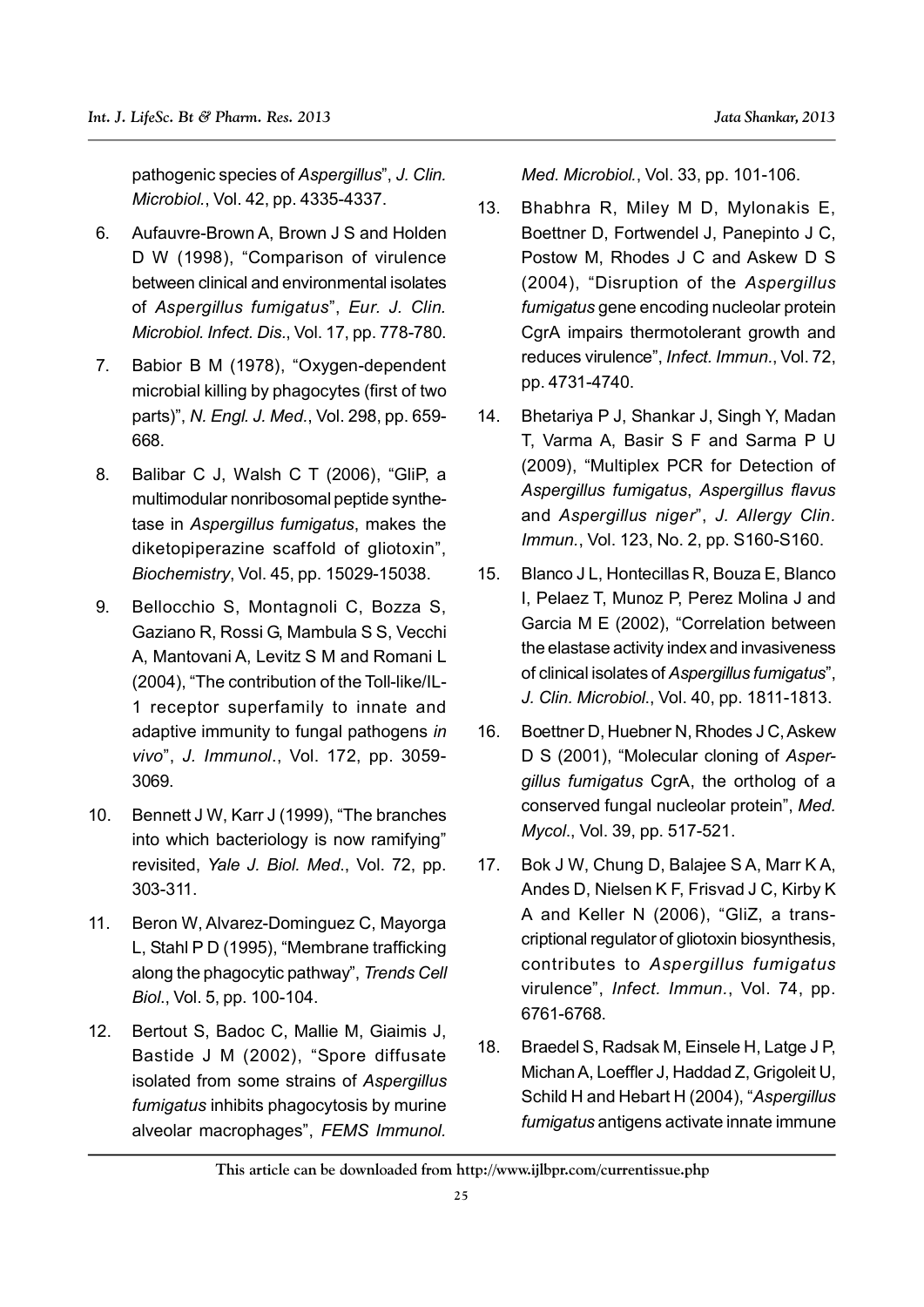cells via toll-like receptors 2 and 4", *Br. J. Haematol.*, Vol. 125, pp. 392-399.

- 19. Brakhage A A and Langfelder K (2002), "Menacing mold: the molecular biology of *Aspergillus fumigatus*", *Annu. Rev. Microbiol*., Vol.56, pp. 433-455.
- 20. Breviario F *et al.* (1992), "Interleukin-1 inducible genes in endothelial cells. Cloning of a new gene related to C-reactive protein and serum amyloid P componen", *J. Biol. Chem.,* Vol. 267, pp. 22190-22197.
- 21. Brown J S, Aufauvre-Brown A, Brown J, Jennings J M, Arst H, Jr. and Holden D W (2000), "Signature-tagged and directed mutagenesis identify PABA synthetase as essential for *Aspergillus fumigatus* pathogenicity", *Mol. Microbiol*., Vol. 36, pp. 1371-1380.
- 22. Calera JA, Paris S, Monod M, Hamilton AJ, Debeaupuis J P, Diaquin M, Lopez-Medrano R, Leal F and Latge J P (1997), "Cloning and disruption of the antigenic catalase gene of *Aspergillus fumigatus*", *Infect. Immun*., Vol. 65, pp. 4718-4724.
- 23. Chang Y C, Tsai H F, Karos M and Kwon-Chung K J (2004), "THTA, a thermotolerance gene of *Aspergillus fumigatus"*, *Fungal Genet. Biol.*, Vol. 41, pp. 888-896.
- 24. Clemons K V, Miller T K, Selitrennikoff C P, and Stevens D A (2002), "fos-1, a putative histidine kinase as a virulence factor for systemic aspergillosis", *Med. Mycol.*, Vol. 40, pp. 259-262.
- 25. Cox C S (1989), "Airborne bacteria and viruses", *Sci. Prog*., Vol. 73, pp. 469-499.
- 26. Cramer R A Jr. *et al.,* (2006), "Disruption of a nonribosomal peptide synthetase in

*Aspergillus fumigatus* eliminates gliotoxin production", *Eukaryot. Cell*, Vol. 5, pp. 972- 980.

- 27. Dagenais T R and Keller N P (2009), "Pathogenesis of *Aspergillus fumigatus* in Invasive Aspergillosis", *Clin. Microbiol. Rev.*, Vol. 22, pp. 447-465.
- 28. David H, Akesson M and Nielsen J (2003), "Reconstruction of the central carbon metabolism of *Aspergillus niger*", *Eur. J. Biochem*., Vol. 270, pp. 4243-4253.
- 29. de Repentigny L, Petitbois S, Boushira M, Michaliszyn E, Senechal S, Gendron N and Montplaisir S (1993), "Acquired immunity in experimental murine aspergillosis is mediated by macrophages", *Infect. Immun*., Vol. 61, pp. 3791-3802.
- 30. Denning D W (1998), "Invasive aspergillosis", *Clin. Infect. Dis*., Vol. 26, pp.781-803.
- 31. Ford S and Friedman L (1967), "Experimental study of the pathogenicity of *Aspergilli* for mice", *J. Bacteriol.*, Vol. 94, pp. 928-933.
- 32. Fox M, Gray G, Kavanagh K, Lewis C, Doyle S (2004), "Detection of *Aspergillus fumigatus* mycotoxins: immunogen synthesis and immunoassay development", *J. Microbiol. Methods*, Vol. 56, pp. 221-230.
- 33. Fratti R A, Backer J M, Gruenberg J, Corvera S and Deretic V (2001), "Role of phosphatidy-linositol 3-kinase and Rab5 effectors in phagosomal biogenesis and mycobacterial phagosome maturation arrest", *J. Cell Biol.*, Vol. 154, pp. 631-644.
- 34. Galagan J E, Henn M R, Ma L J, Cuomo C A and Birren B (2005a), "Genomics of the fungal kingdom: insights into eukaryotic

**This article can be downloaded from http://www.ijlbpr.com/currentissue.php**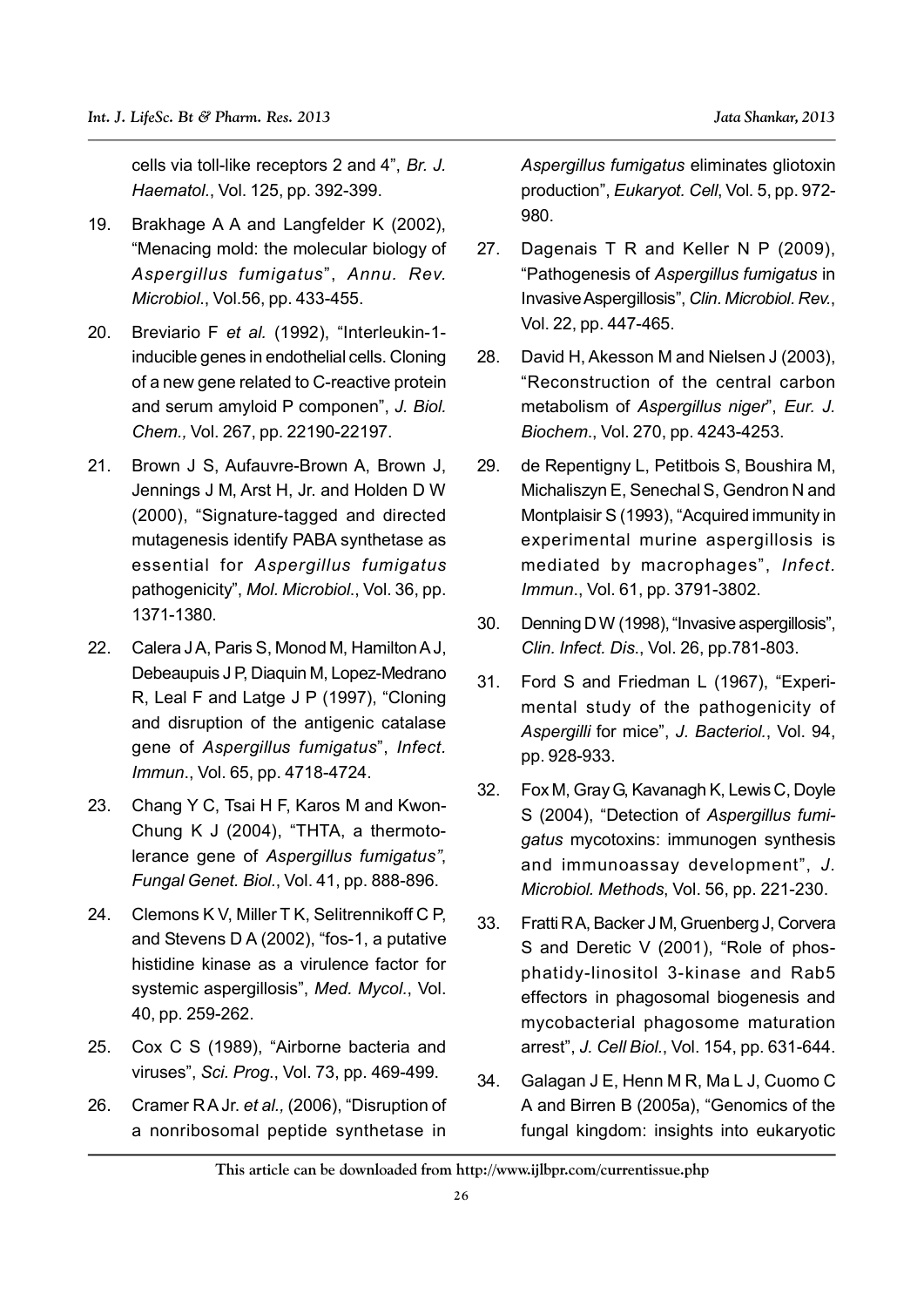biology", *Genome Res.*, Vol. 15, pp. 1620- 1631.

- 35. Galagan J E *et al.* (2005b), "Sequencing of *Aspergillus* nidulans and comparative analysis with A. *fumigatus* and A. oryzae", *Nature*, Vol. 438, pp. 1105-1115.
- 36. Gardiner D M and Howlett B J (2005), "Bioinformatic and expression analysis of the putative gliotoxin biosynthetic gene cluster of *Aspergillus fumigatus*", *FEMS Microbiol. Lett*., Vol. 248, pp. 241-248.
- 37. Garlanda C *et al.* (2002), "Non-redundant role of the long pentraxin PTX3 in anti-fungal innate immune response", *Nature*, Vol. 420, pp. 182-186.
- 38. Gaziano R *et al.* (2004), "Anti-*Aspergillus fumigatus* efficacy of pentraxin 3 alone and in combination with antifungals", *Antimicrob. Agents Chemother*., Vol. 48, pp. 4414-4421.
- 39. Hinson K F, Moon A J and Plummer N S (1952), "Broncho-pulmonary aspergillosis; a review and a report of eight new cases", *Thorax*, Vol. 7, pp. 317-333.
- 40. Holding K J, Dworkin M S, Wan P C, Hanson D L, Klevens R M, Jones J L and Sullivan P S (2000), "Aspergillosis among people infected with human immunodeficiency virus: incidence and survival. Adult and Adolescent Spectrum of HIV Disease Project", *Clin. Infect. Dis*., Vol. 31, pp. 1253-1257.
- 41. Ibrahim-Granet O, Philippe B, Boleti H, Boisvieux-Ulrich E, Grenet D, Stern M and Latge J P (2003), "Phagocytosis and intracellular fate of *Aspergillus fumigatus* conidia in alveolar macrophages", *Infect.*

*Immun*., Vol. 71, pp. 891-903.

- 42. Ikegami Y, Amitani R, Murayama T, Nawada R, Lee W J, Kawanami R and Kuze F (1998), "Effects of alkaline protease or restrictocin deficient mutants of *Aspergillus fumigatus* on human polymorphonuclear leukocytes", *Eur. Respir. J*., Vol. 12, pp. 607-611.
- 43. Jahn B, Rampp A, Dick C, Jahn A, Palmer M and Bhakdi S (1998), "Accumulation of amphotericin B in human macrophages enhances activity against *Aspergillus fumigatus* conidia: quantification of conidial kill at the single-cell level", *Antimicrob. Agents Chemother*., Vol. 42, pp. 2569- 2575.
- 44. Jaton-Ogay K, Paris S, Huerre M, Quadroni M, Falchetto R, Togni G, Latge J P and Monod M (1994), "Cloning and disruption of the gene encoding an extracellular metallo-protease of *Aspergillus fumigatus*", *Mol. Microbiol.*, Vol. 14, pp. 917-928.
- 45. Kamai Y, Harasaki T, Fukuoka T, Ohya S, Uchida K, Yamaguchi H and Kuwahara S (2002), "*In vitro* and *in vivo* activities of CS-758 (R-120758), a new triazole antifungal agent", *Antimicrob. Agents Chemother.*, Vol. 46, pp. 367-370.
- 46. Kerr I B, Da Costa S C, Schaffer G V and Lagrange P H (1983), "Paracoccidioidomycosis in silica-treated rats", *Immunol. Lett*., Vol. 7, pp. 129-133.
- 47. Kolattukudy P E, Lee J D, Rogers L M, Zimmerman P, Ceselski S, Fox B, Stein B, and Copelan E A (1993), "Evidence for possible involvement of an elastolytic serine protease in aspergillosis", *Infect. Immun*., Vol. 61, pp. 2357-2368.

**This article can be downloaded from http://www.ijlbpr.com/currentissue.php**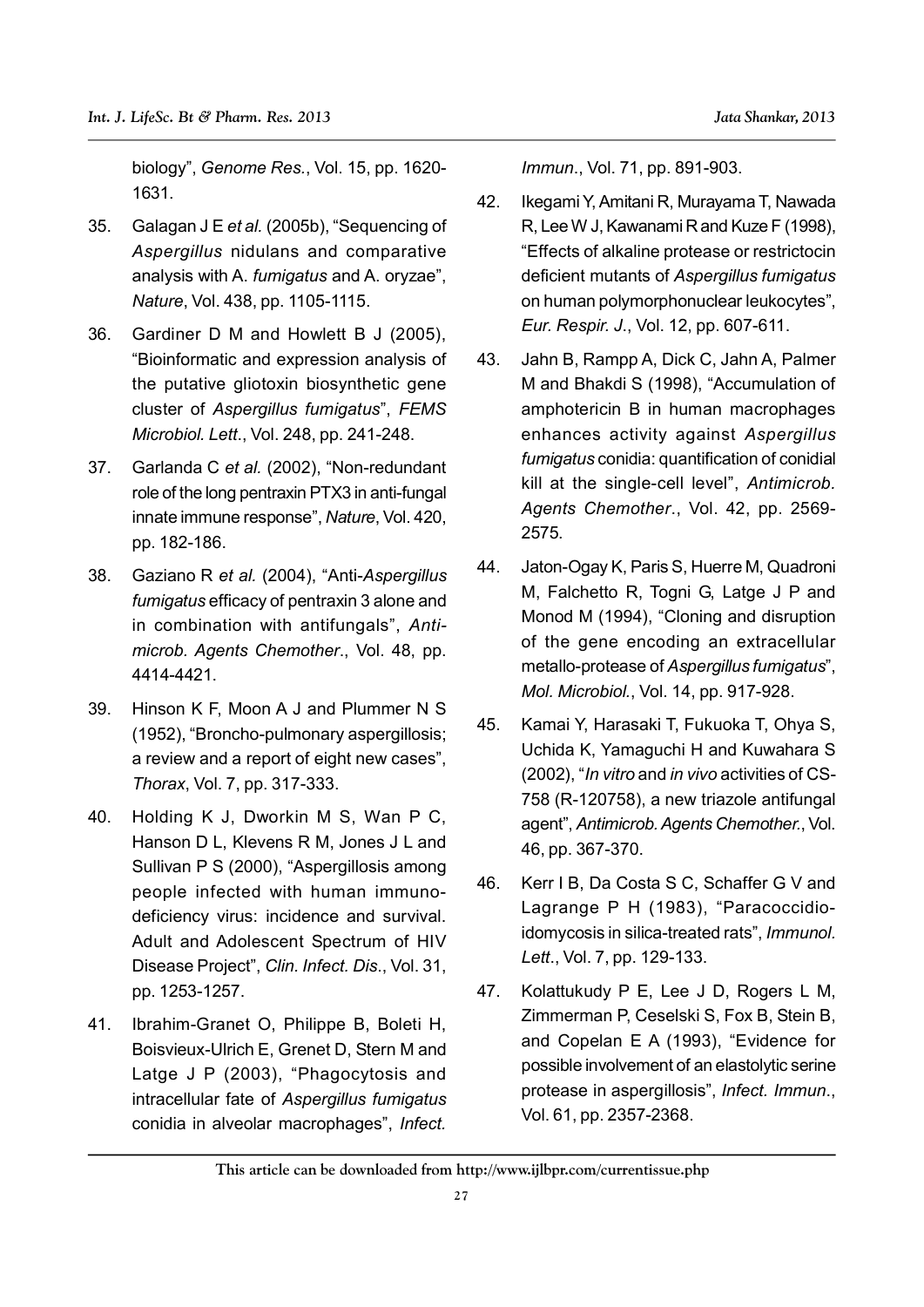- 48. Kumar A and Kurup V P (1993), "Murine monoclonal antibodies to glycoprotein antigens of *Aspergillus fumigatus* show cross-reactivity with other fungi", *Allergy Proc.*, Vol. 14, pp. 189-193.
- 49. Kumar A, Reddy L V, Sochanik A and Kurup V P (1993), "Isolation and characterization of a recombinant heat shock protein of *Aspergillus fumigatus*", *J. Allergy Clin. Immunol.*, Vol. 91, pp. 1024-1030.
- 50. Kupfahl C, Heinekamp T, Geginat G, Ruppert T, Hartl A, Hof H and Brakhage A A (2006), "Deletion of the gliP gene of *Aspergillus fumigatus* results in loss of gliotoxin production but has no effect on virulence of the fungus in a low-dose mouse infection model", *Mol. Microbiol*., Vol. 62, pp. 292-302.
- 51. Kupfahl C, Michalka A, Lass-Florl C, Fischer G, Haase G, Ruppert T, Geginat G and Hof H (2008), "Gliotoxin production by clinical and environmental *Aspergillus fumigatus* strains", Int. *J. Med. Microbiol.*, Vol. 298, pp. 319-327.
- 52. Latge J P (1999), "*Aspergillus fumigatus* and aspergillosis", *Clin. Microbiol. Rev*., Vol 12, pp. 310-350.
- 53. Latge J P (2001), "The pathobiology of *Aspergillus fumigatus*", *Trends Microbiol*., Vol. 9, pp. 382-389.
- 54. Latge J P and Calderone R (2002), "Hostmicrobe interactions: fungi invasive human fungal opportunistic infections", *Curr. Opin. Microbiol*. Vol. 5, pp. 355-358.
- 55. Lewis R E, Wiederhold N P, Lionakis M S, Prince R A and Kontoyiannis D P (2005), "Frequency and species distribution of

gliotoxin-producing *Aspergillus* isolates recovered from patients at a tertiary-care cancer center", *J. Clin. Microbiol.*, Vol. 43, pp. 6120-6122.

- 56. Lopes Bezerra L M and Filler S G (2004), "Interactions of *Aspergillus fumigatus* with endothelial cells: internalization, injury, and stimulation of tissue factor activity", *Blood*, Vol. 103, pp. 2143-2149.
- 57. Madan T, Eggleton P, Kishore U, Strong P, Aggrawal S S, Sarma P U and Reid K B (1997a), "Binding of pulmonary surfactant proteins A and D to *Aspergillus fumigatus* conidia enhances phagocytosis and killing by human neutrophils and alveolar macrophages", *Infect. Immun*., Vol. 65, pp. 3171-3179.
- 58. Madan T, Kishore U, Shah A, Eggleton P, Strong P, Wang J Y, Aggrawal S S, Sarma P U and Reid K B (1997b), "Lung surfactant proteins A and D can inhibit specific IgE binding to the allergens of *Aspergillus fumigatus* and block allergen-induced histamine release from human basophils', *Clin. Exp. Immunol*., Vol. 110, pp. 241-249.
- 59. Marr K A, Carter R A, Boeckh M, Martin P, and Corey L (2002), "Invasive aspergillosis in allogeneic stem cell transplant recipients: changes in epidemiology and risk factors", *Blood*, Vol. 100, pp. 4358-4366.
- 60. Mellado E, Specht C A, Robbins P W, and Holden D W (1996), 'Cloning and characterization of chsD, a chitin synthase-like gene of *Aspergillus fumigatus*", *FEMS Microbiol. Lett*. Vol. 143, pp. 69-76.
- 61. Mellado E, Dubreucq G, Mol P, Sarfati J, Paris S, Diaquin M, Holden D W, Rodriguez-

**This article can be downloaded from http://www.ijlbpr.com/currentissue.php**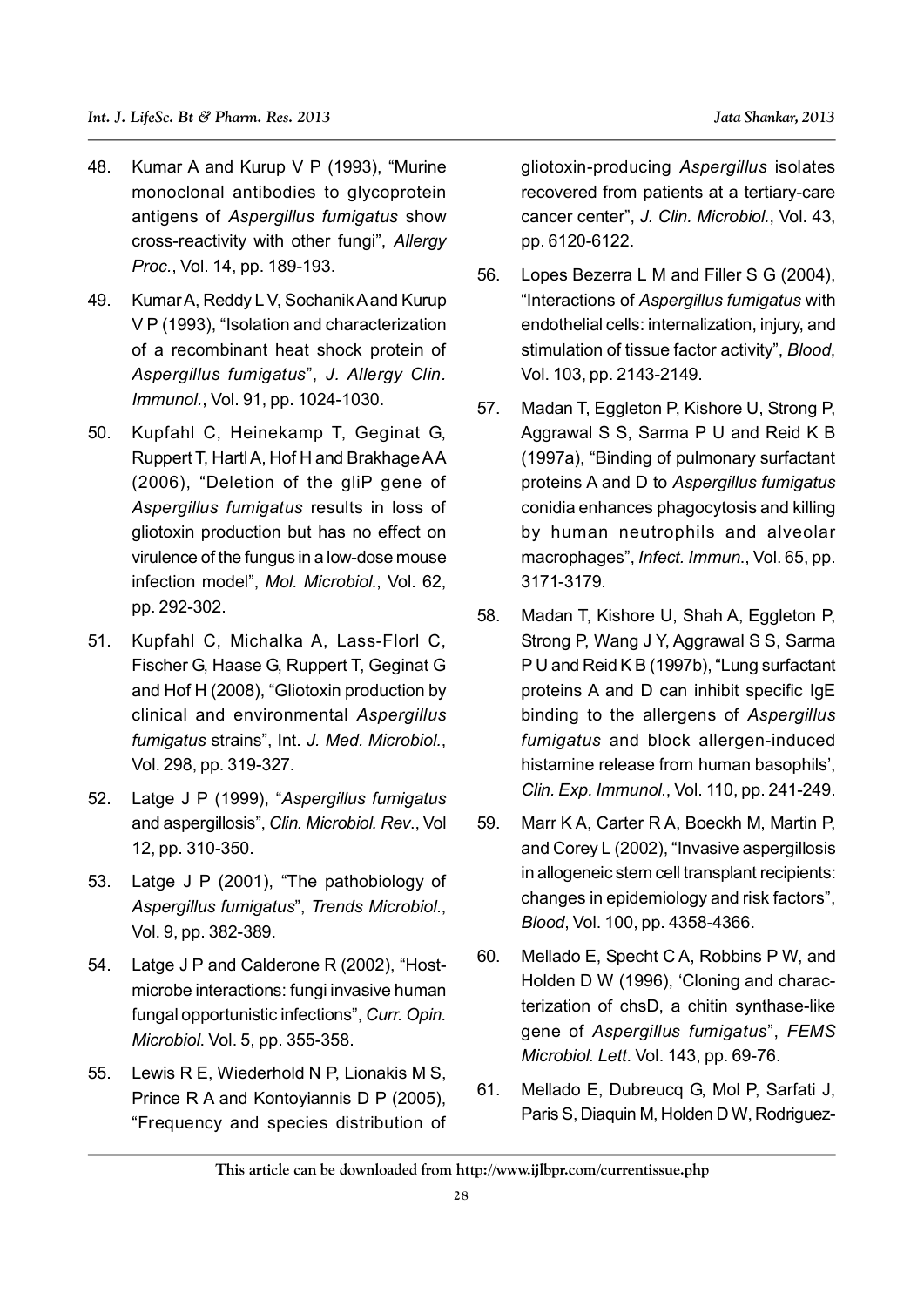Tudela J L and Latge J P (2003), "Cell wall biogenesis in a double chitin synthase mutant (chsG-/chsE-) of *Aspergillus fumigatus*", *Fungal Genet. Biol*., Vol. 38, pp. 98-109.

- 62. Meresse S, Steele-Mortimer O, Moreno E, Desjardins M, Finlay B and Gorvel J P (1999), "Controlling the maturation of pathogen-containing vacuoles: a matter of life and death", *Nat. Cell Biol*., Vol. 1, pp. E183-188.
- 63. Monod M, Paris S, Sarfati J, Jaton-Ogay K, Ave P and Latge J P (1993), "Virulence of alkaline protease-deficient mutants of *Aspergillus fumigatus*", *FEMS Microbiol. Lett.*, Vol. 106, pp. 39-46.
- 64. Morgan J, Wannemuehler K A, Marr K A, Hadley S, Kontoyiannis D P, Walsh T J, Fridkin S K, Pappas P G and Warnock D W (2005), "Incidence of invasive aspergillosis following hematopoietic stem cell and solid organ transplantation: interim results of a prospective multicenter surveillance program", *Med. Mycol.*, Vol. 43, pp. S49-58.
- 65. Moser M, Crameri R, Menz G, Schneider T, Dudler T, Virchow C, Gmachl M, Blaser K and Suter M (1992), "Cloning and expression of recombinant *Aspergillus fumigatus* allergen I/a (rAsp f I/a) with IgE binding and type I skin test activity", *J. Immunol.*, Vol. 149, pp. 454-460.
- 66. Mosquera J, Warn P A, Morrissey J, Moore C B, Gil-Lamaignere C and Denning D W (2001), "Susceptibility testing of *Aspergillus flavus*: inoculum dependence with itraconazole and lack of correlation between

susceptibility to amphotericin B *in vitro* and outcome *in vivo*", *Antimicrob, Agents Chemother.*, Vol. 45, PP. 1456-1462.

- 67. Nawada R, Amitani R, Tanaka E, Niimi A, Suzuki K, Murayama T and Kuze F (1996), "Murine model of invasive pulmonary aspergillosis following an earlier stage, noninvasive *Aspergillus* infection", *J. Clin. Microbiol.*, Vol. 34, pp. 1433-1439.
- 68. Netea MG, Sutmuller R, Hermann C, Van der Graaf C A, Van der Meer J W, van Krieken J H, Hartung T, Adema G and Kullberg B J (2004), "Toll-like receptor 2 suppresses immunity against Candida albicans through induction of IL-10 and regulatory T cells", *J. Immunol.*, Vol. 172, pp. 3712-3718.
- 69. Paris S, Debeaupuis J P, Crameri R, Carey M, Charles F, Prevost M C, Schmitt C, Philippe B and Latge J P (2003), "Conidial hydrophobins of *Aspergillus fumigatus*", *Appl. Environ. Microbiol*., Vol. 69, pp. 1581- 1588.
- 70. Patel T K, Anand R, Tiwary B N and Shankar J (2013), "Detection of aflatoxin production in *Aspergillus flavus* strains through triple quadrapole mass spectroscopy", In: National Conference on Microbial Diversity: Exploration, Conservation & Application, Bilaspur, India, Abstract # P-34, pp. 101
- 71. Patron N J, Waller R F, Cozijnsen A J, Straney D C, Gardiner D M, Nierman W C, and Howlett B J (2007), "Origin and distribution of epipolythiodioxopiperazine (ETP) gene clusters in filamentous ascomycetes", *BMC Evol. Biol.*, Vol. 7, pp. 174.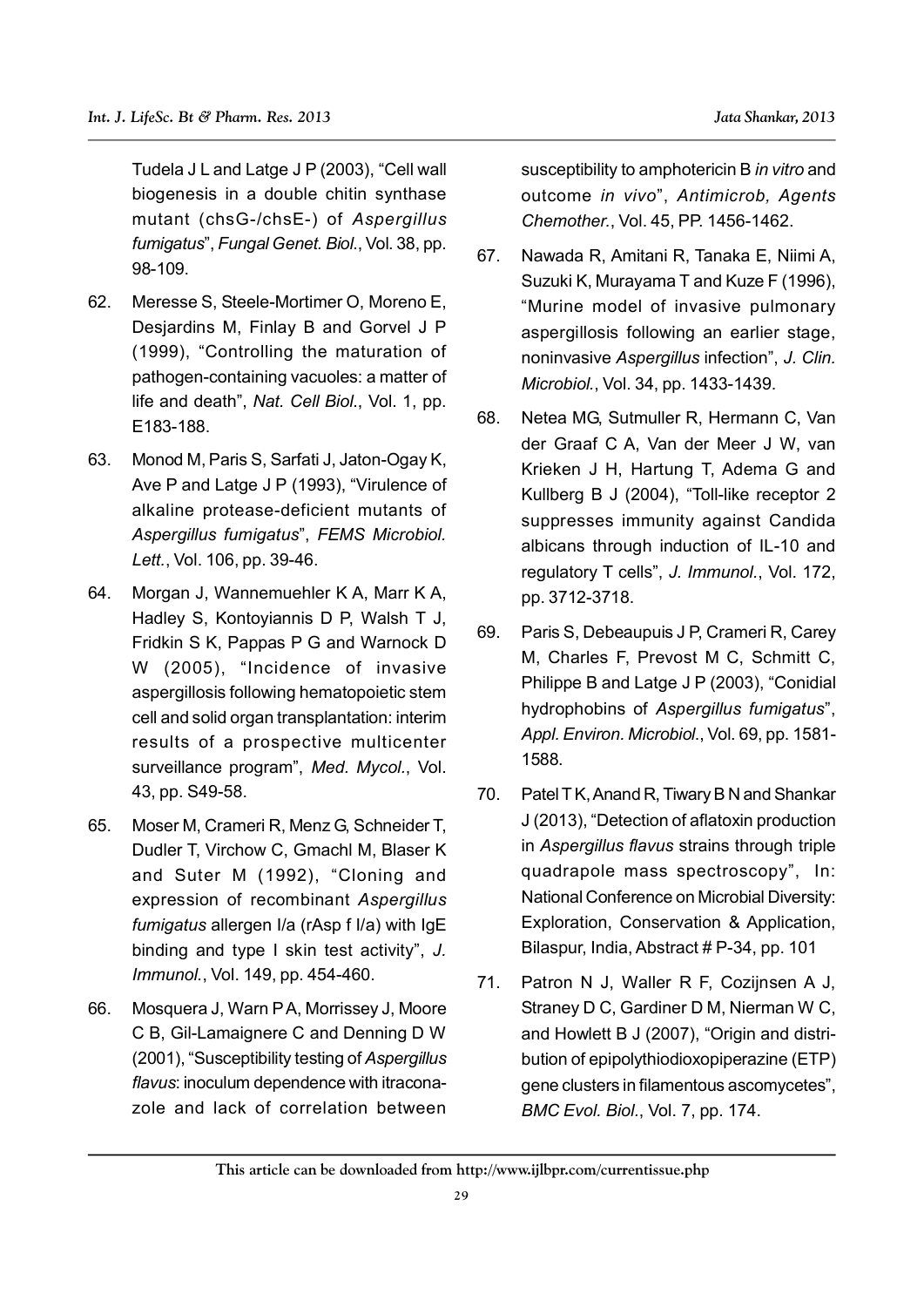- 72. Philippe B, Ibrahim-Granet O, Prevost M C, Gougerot-Pocidalo M A, Sanchez Perez M, Van der Meeren A and Latge J P (2003), "Killing of *Aspergillus fumigatus* by alveolar macrophages is mediated by reactive oxidant intermediates", *Infect. Immun*., Vol. 71, pp. 3034-3042.
- 73. Piani D, Spranger M, Frei K, Schaffner A, and Fontana A (1992), "Macrophageinduced cytotoxicity of N-methyl-Daspartate receptor positive neurons involves excitatory amino acids rather than reactive oxygen intermediates and cytokines", *Eur. J. Immunol*., Vol. 22, pp. 2429-2436.
- 74. Pratt W B, Galigniana M D, Harrell J M, and DeFranco D B (2004), "Role of hsp90 and the hsp90-binding immunophilins in signalling protein movement", *Cell Signal*, Vol. 16, pp. 857-872.
- 75. Reddy D N, Chitko-McKown C G, Reddy P G, Minocha H C and Blecha F (1993), "Isolation and characterization of monoclonal antibodies to recombinant bovine inter-leukin-1 beta", *Vet. Immunol., Immunopathol.*, Vol. 36, pp. 17-29.
- 76. Reeves E P, Messina C G, Doyle S, and Kavanagh K (2004), "Correlation between gliotoxin production and virulence of *Aspergillus fumigatus* in Galleria mellonella", *Mycopathologia*, Vol. 158, pp. 73-79.
- 77. Reichard U, Monod M, Odds F and Ruchel R (1997), "Virulence of an aspergillopepsindeficient mutant of *Aspergillus fumigatus* and evidence for another aspartic proteinase

linked to the fungal cell wall", *J. Med. Vet. Mycol.*, Vol. 35, pp. 189-196.

- 78. Richard C (1996), "Tissue hypoxia. How to detect, how to correct, how to prevent?", *Intensive Care Med.*, Vol. 22, pp. 1250- 1257.
- 79. Richardson M D and Patel M (1995), "Stimulation of neutrophil phagocytosis of *Aspergillus fumigatus* conidia by interleukin-8 and N-formylmethionyl-leucylphenylalanine", *J. Med. Vet. Mycol*., Vol. 33, pp. 99-104.
- 80. Rogers T R, Haynes K A and Barnes R A (1990), "Value of antigen detection in predicting invasive pulmonary aspergillosis", *Lancet*, Vol. 336, pp. 1210-1213.
- 81. Roilides E, Uhlig K, Venzon D, Pizzo P A and Walsh T J (1993), "Prevention of corticosteroid-induced suppression of human polymorphonuclear leukocyteinduced damage of *Aspergillus fumigatus* hyphae by granulocyte colony-stimulating factor and gamma interferon", *Infect. Immun*., Vol. 61, pp. 4870-4877.
- 82. Schneemann M and Schaffner A (1999), "Host defense mechanism in *Aspergillus fumigatus* infections", *Contrib. Microbiol.*, Vol. 2, pp. 57-68.
- 83. Shankar J, Madan T, Basir S F and Sarma P U (2005), "Identification and characterization of polyubiquitin gene from cDNA library of *Aspergillus fumigatus*", *Indian J. Clin. Biochem*., Vol. 20, pp. 208-212.
- 84. Shankar J, Nigam S, Saxena S, Madan T, and Sarma P U (2004), "Identification and assignment of function to the genes of *Aspergillus fumigatus* expressed at 37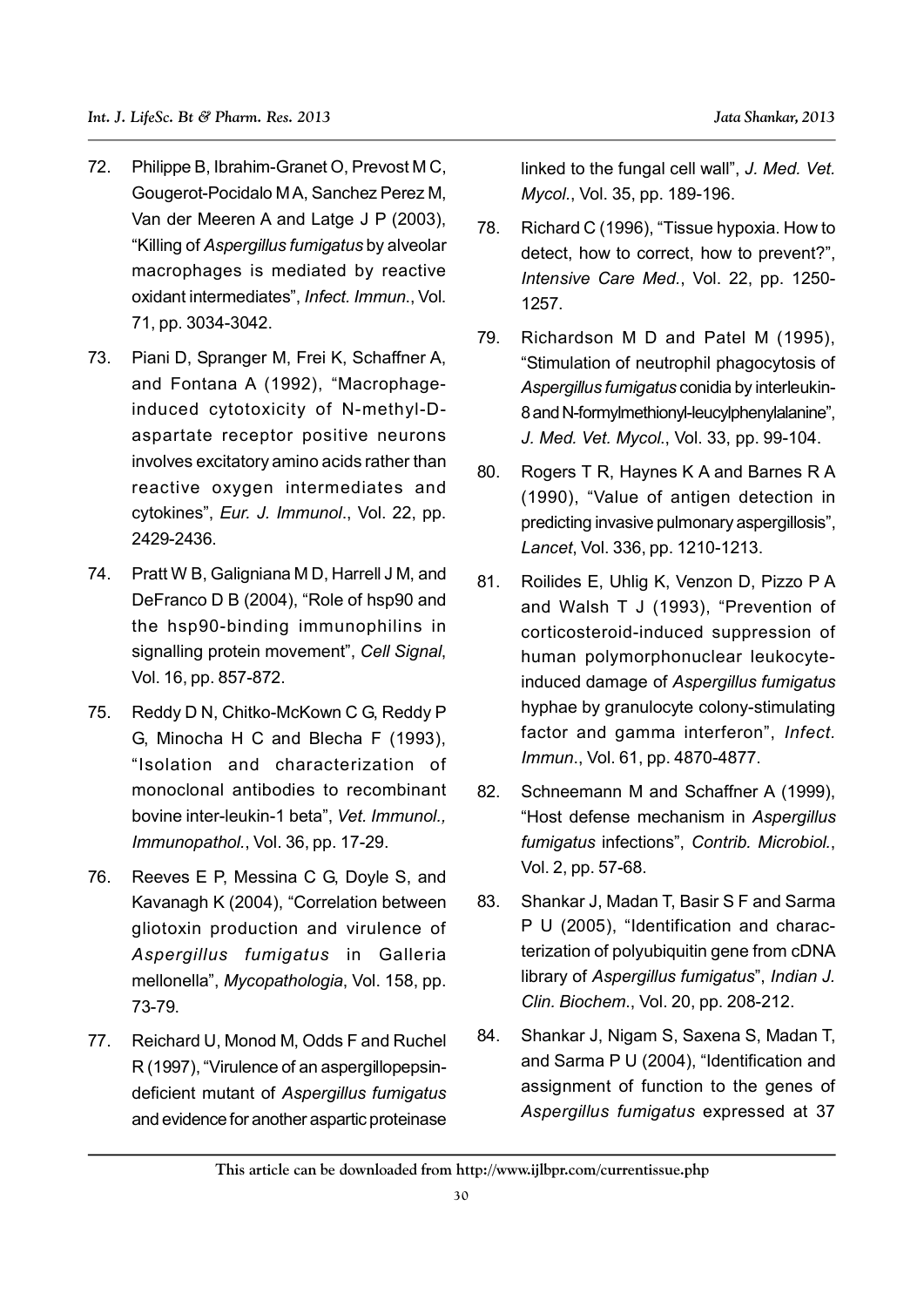degrees C", *J. Eukaryot. Microbiol*., Vol. 51, pp. 428-432.

- 85. Shankar J, Upadhyay S K, Gupta S, Basir S F, Sarma P U and Madan T (2008), "Global expression profile of *Aspergillus fumigatus* conidia during interaction with murine macrophage", *J. Allergy Clin. Immunol.*, Vol. 121, pp. S134-S134.
- 86. Smith J M, Tang C M, Van Noorden S, Holden D W (1994), "Virulence of *Aspergillus fumigatus* double mutants lacking restriction and an alkaline protease in a lowdose model of invasive pulmonary aspergillosis", *Infect. Immun*., Vol. 62, pp. 5247-5254.
- 87. Sugui J A, Pardo J, Chang Y C, Zarember K A, Nardone G, Galvez E M, Mullbacher A, Gallin J I, Simon M M and Kwon-Chung K J (2007), "Gliotoxin is a virulence factor of *Aspergillus fumigatus*: gliP deletion attenuates virulence in mice immunosuppressed with hydrocortisone", *Eukaryot. Cell*, Vol. 6, pp. 1562-1569.
- 88. Upadhyay S K, Shankar J, Singh Y, Basir S F, Madan T and Sarma P U (2009), "Expressed sequence tags of *Aspergillus fumigatus*: extension of catalogue and their evaluation as putative drug targets and/or diagnostic markers", *Indian J. Clin. Biochem*., Vol. 24 (2), pp. 131-136.
- 89. Wald A, Leisenring W, van Burik J A, and Bowden R A (1997), "Epidemiology of *Aspergillus* infections in a large cohort of patients undergoing bone marrow transplantation", *J. Infect. Dis.*, Vol. 175, pp. 1459-1466.
- 90. Weidner G, d'Enfert C, Koch A, Mol P C, and Brakhage AA (1998), "Development of a homologous transformation system for the human pathogenic fungus *Aspergillus fumigatus* based on the pyrG gene encoding orotidine 5'-monophosphate decarboxylase", *Curr. Genet*., Vol. 33, pp. 378-385.
- 91. Wright M S, Clausen H K and Abrahamsen T G (2004), "Liver cells respond to *Aspergillus fumigatus* with an increase in C3 secretion and C3 gene expression as well as an expression increase in TLR2 and TLR4", *Immunol. Lett*., Vol. 95, pp. 25-30.
- 92. Yu J, Bhatnagar D and Cleveland T E (2004a), "Completed sequence of aflatoxin pathway gene cluster in *Aspergillus parasiticus*", *FEBS Lett*., Vol. 564, pp. 126- 130.
- 93. Yu J, Whitelaw C A, Nierman W C, Bhatnagar D and Cleveland T E (2004b), "*Aspergillus flavus* expressed sequence tags for identification of genes with putative roles in aflatoxin contamination of crops", *FEMS Microbiol. Lett*., Vol. 237, pp. 333- 340.
- 94. Yu J, Chang P K, Ehrlich K C, Cary J W, Bhatnagar D, Cleveland T E, Payne G A, Linz J E, Woloshuk C P and Bennett J W (2004c), "Clustered pathway genes in aflatoxin biosynthesis", *Appl. Environ. Microbiol.*, Vol. 70, pp. 1253-1262.
- 95. Yu J, Fedorova N D, Montalbano B G, Bhatnagar D, Cleveland T E, Bennett J W, and Nierman W C (2011), "Tight control of mycotoxin biosynthesis gene expression in *Aspergillus flavus* by temperature as revealed by RNA-Seq", *FEMS Microbiol. Lett.*, Vol. 322(2), pp.145-149.